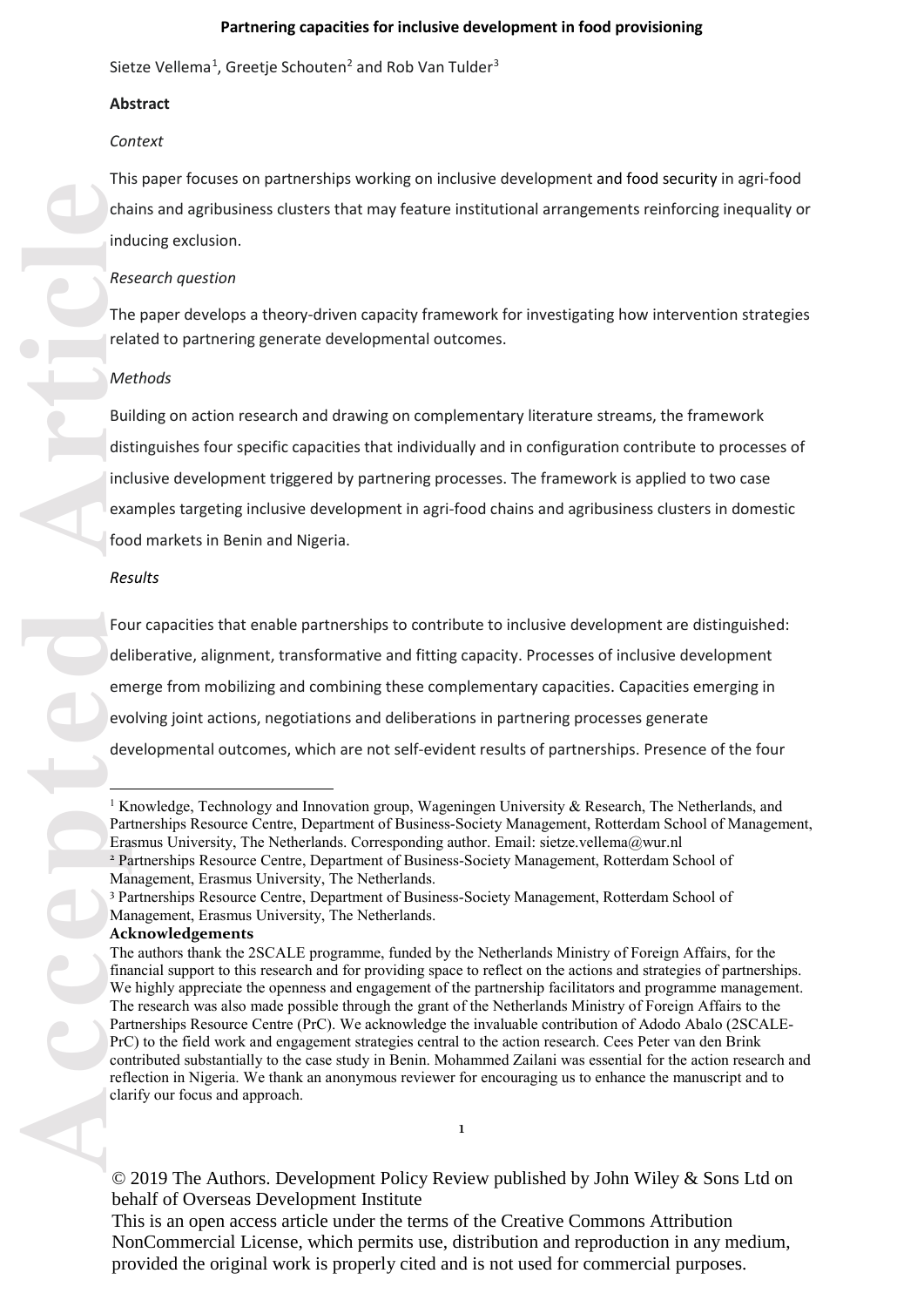capacities propels the partnership's influence on transforming the terms of inclusion for specific groups.

### *Policy implications*

The differentiation of specific capacities embedded in partnering processes contrasts with generic partnership formulas focusing on the formalized and organizational features of partnerships and emphasizing sharing of resources and inputs. For partnerships to make a development impact, new capacities need to be developed and mobilized. This underscores the importance of skilful and experienced facilitators.

**Keywords**: business models, deliberation, embeddedness, institutional work, partnerships

### **1 Introduction**

For more than two decades, partnerships have been on the rise as attempts to address a variety of sustainability and development challenges (Cashore, 2002; Leroy & Arts, 2006; Seitanidi & Crane, 2014; Pattberg & Widerberg, 2016). From the 1990s onwards, development policies consistently incorporated partnerships as necessary instruments to achieve developmental outcomes (Utting & Zammit, 2009; Van Tulder, Seitanidi; Crane & Brammer., 2016; Brogaard & Petersen, 2018). With partnerships are now included as one of the 17 Sustainable Development Goals (SDGs) set by the United Nations, the partnership trend seems to proliferate even further. The basic premise of using partnerships for achieving development outcomes is twofold. First, by using the complementary resources and capabilities of actors from different social spheres, social challenges can be addressed that actors could not deal with individually (Kolk, Van Tulder & Kostwinder, 2008). Second, businesses need to have an active role in addressing social challenges as a prerequisite for wellfunctioning markets and growing economies (Bitzer & Glasbergen, 2015). Accordingly, partnerships have consistently been advocated and assessed as organizational solutions to complex social problems. However, Brinkerhoff & Brinkerhoff (2011) observe that the lack of conceptual precision limits our understanding of what makes partnership capable of realizing this promise. The premise of this paper is that partnerships are neither essentially good nor necessarily bad. Rather we investigate what make partnerships capable of contributing to development outcomes.

Partnerships are core to many present-day development policies and projects, often through collaborations between actors with a direct commercial stake in the business or value chain with other social actors, including non-government organizations (NGOs) and government actors (Ros-Tonen, Leynseele, Laven & Sunderland, 2015). Advocates of the partnership concept make the claim for improved stakeholder inclusion and democracy, leverage of private-sector resources and

© 2019 The Authors. Development Policy Review published by John Wiley & Sons Ltd on behalf of Overseas Development Institute

 $\mathcal{L}$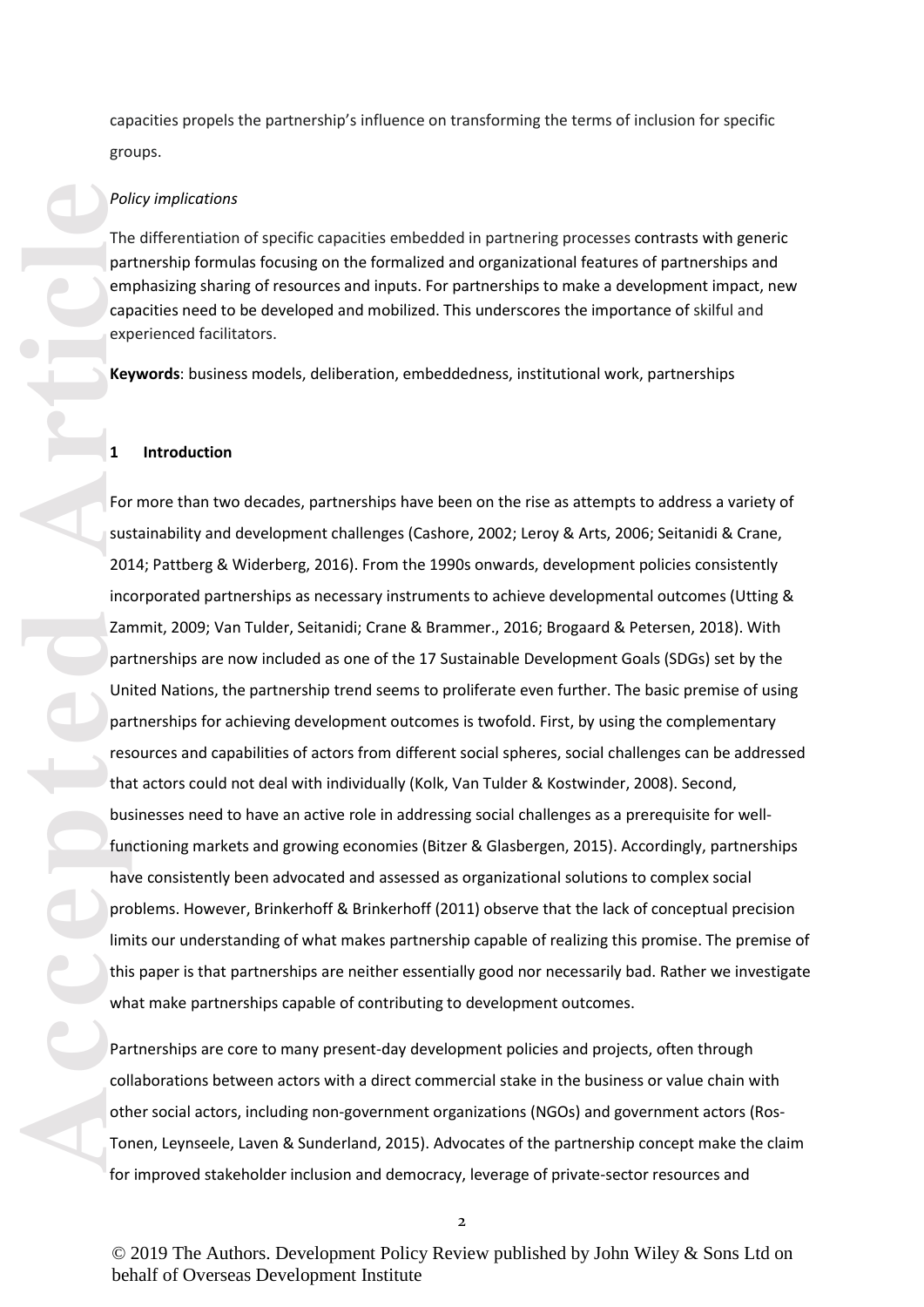capacities, and increased efficiency. However, empirical literature points to a lack of evidence regarding the effectiveness of partnerships in achieving development outcomes (Brogaard & Petersen, 2018). Moreover, partnerships are criticized for being part of the privatization and commercialization of politics, for reproducing asymmetric power relations, and for being unable to address the systemic causes underlying the severe social, economic, and environmental sustainability challenges of our times (Utting & Zammit, 2009; Banks & Hulme, 2014). This paper recognizes the conditionality of partnerships' plausible contribution to public goals and searches for capacities mobilized in partnering processes that make this contribution more likely to materialize.

Free Correction and Charticle Correction and Charticle Correction and Charticle Correction and Charticle Correction and President Correction and Charticle Correction and Charticle Correction and Charticle Correction and Ch More specifically, this paper focuses on partnerships with the private sector working on inclusive development in the context of food provisioning in sub-Saharan African (SSA) countries. In the context of food and nutrition security, partnerships are frequently used to foster processes of inclusive development by creating more inclusive business models in the agri-food sector (Osei-Amponsah, van Paassen & Klerkx, 2018; Schouten, Vink & Vellema, 2018). Development policy predominantly frames inclusive development as the inclusion of marginalized actors in economic and social processes. Partnerships receive public support because they aim to enhance food and nutrition security in an inclusive manner. The inclusion of vulnerable smallholder producers and base of the pyramid (BoP) consumers is an essential element of the intervention logic. Cross-sector collaborations aimed at economic development (Brinkerhoff & Brinkerhoff, 2011) usually set out to combine poverty reduction, profitability and sustainability and focus on equity, inclusion and empowerment. This differentiates them from a range of public–private partnerships (PPPs) organized to provide public infrastructure (Marson & Maggi, 2018; Bayliss & Van Waeyenberge, 2018; Trebilcock & Rosenstock, 2015). Camberlain & Anseeuw (2018, p. 1) conceptualized inclusive business as 'complex *partnerships* between commercial entities and smallholders/low-income communities, to include the latter in commercial agricultural value chains', which offer income opportunities for all partners, but are also regarded as a way of empowering smallholders and communities. While partnerships are increasingly the preferred instrument to ensure inclusive development, their potential to achieve these outcomes is far from self-evident.

A growing number of studies indicate that inclusion alone is not enough. Inclusion might not be unambiguously advantageous. Further analysis should scrutinize the actual costs and benefits of participation, as exclusion is not necessarily disadvantageous (Bolwig, Ponte, Du Toit & Riisgaard, 2010). Moreover, Bitzer & Glasbergen (2015) demonstrate that partnerships have difficulties in ensuring equal access and influence in decision-making processes for all stakeholder groups, specifically for smallholder producers in developing countries. Moreover, many studies highlight the potential exploitative practices of business such contexts (Kourula, Pisano and Kolk, 2017) or the

© 2019 The Authors. Development Policy Review published by John Wiley & Sons Ltd on behalf of Overseas Development Institute

3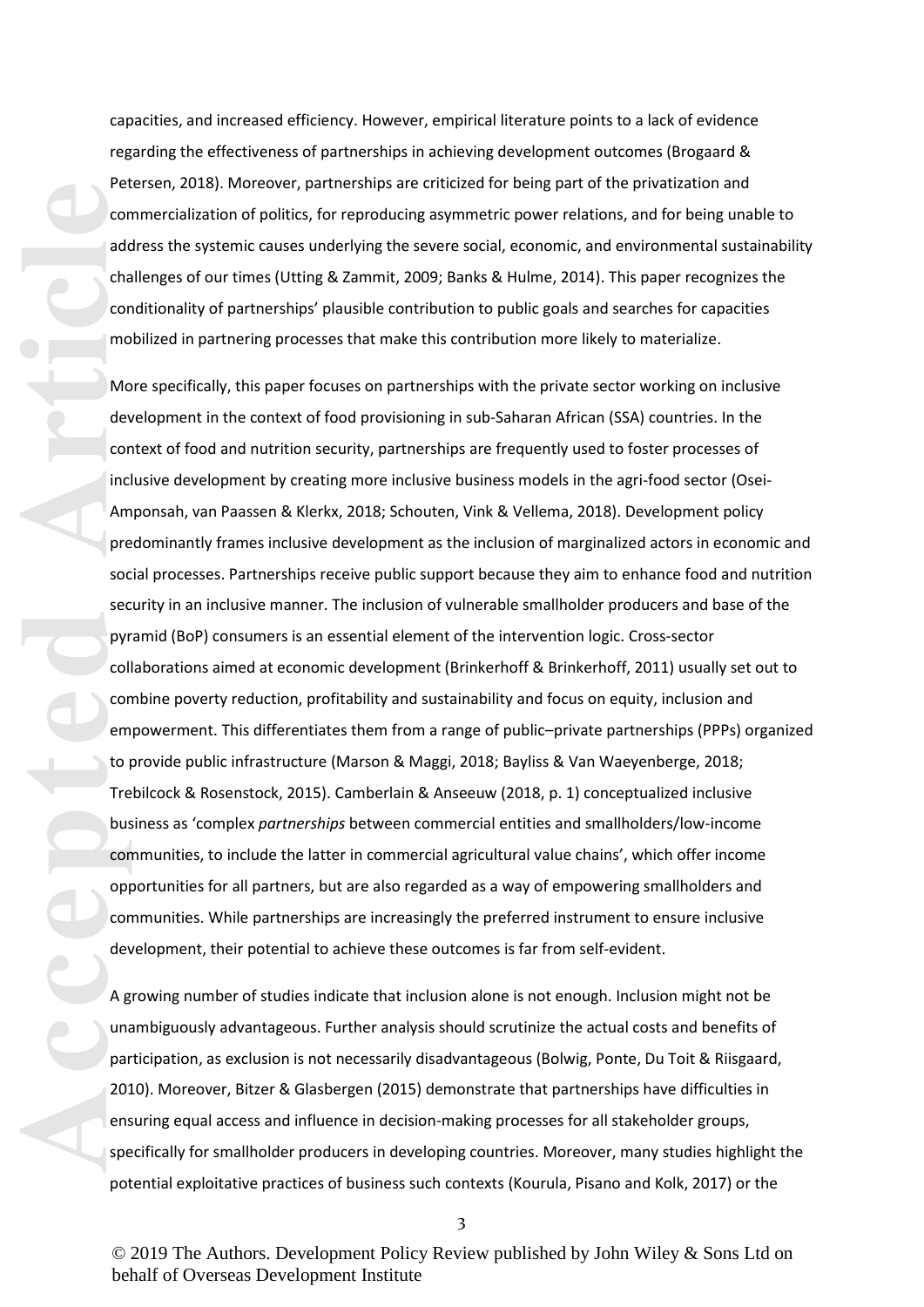domination of corporate interests in decision-making processes of PPPs, with continued marginalization of other partners (Utting, 2000). This suggests that inclusive development is not limited to people benefitting from economic growth, but that they are also able to exercise control over their own income and wellbeing (Gupta, Pouw & Ros-Tonen, 2015; Pouw & de Bruijne, 2015; De Haan, 2015). Hospes & Clancy (2011) criticize the underlying assumptions that inclusion is good, exclusion is bad, and that inclusion is actually wanted by the excluded. Evaluations of development projects and policies reflect this assumption, and consequently primarily measure effectiveness in terms of numbers of beneficiaries included.

So, inclusive development is not an obvious outcome of partnerships involving the private sector. It entails a purposeful mobilization and combination of development capacities. This prompted us to develop a capacities framework for understanding – and possibly anticipating – the development additionality of partnerships embedded in commercial activities that receive public support to achieve development goals. We shift attention from a focus on the formalized and organizational features of partnerships to the evolving ways in which partnerships develop and mobilize capacities from which development outcomes emerge. Our conceptualization of partnering capacities draws on action–research in the 2SCALE programme, which brokers and supports partnering processes situated in agri-food chains and agribusinesses clusters targeting domestic food markets in West and East Africa. This programme offered us the opportunity to document the practice of partnering indepth and further our understanding of cross-sector collaboration as an instrument for achieving development outcomes.

accepted **Articles Index**<br>
Article Book<br>
Article Book<br>
Article and a accepted<br>
Article and a strict Eas<br>
der developed<br>
Articles der developed<br>
Articles der developed<br>
Strict Eas<br>
der developed<br>
Strict Book<br>
Strict Strict In the remainder of the paper, we explain our approach to abductive reasoning (Section 2) for developing a theory-driven framework. Drawing on different literature streams, we develop a multidisciplinary and theoretically pluralistic framework (cf. Ponte & Sturgeon, 2014) organized around four specific capacities that individually and in configuration contribute to processes of inclusive development triggered by partnerships: deliberative, alignment, transformative and fitting capacity (Section 3). We explain each capacity by describing the type of problem it addresses and presenting the theory-informed analytical perspective. Section 4 contextualizes the partnering capacities in two selected case examples. In the final section, we adopt a specific interest in exploring how partnership facilitators are able to make partnerships work for development. This makes it relevant to capture what partnerships can actually influence and what type of capacities are needed for making contributions to development processes.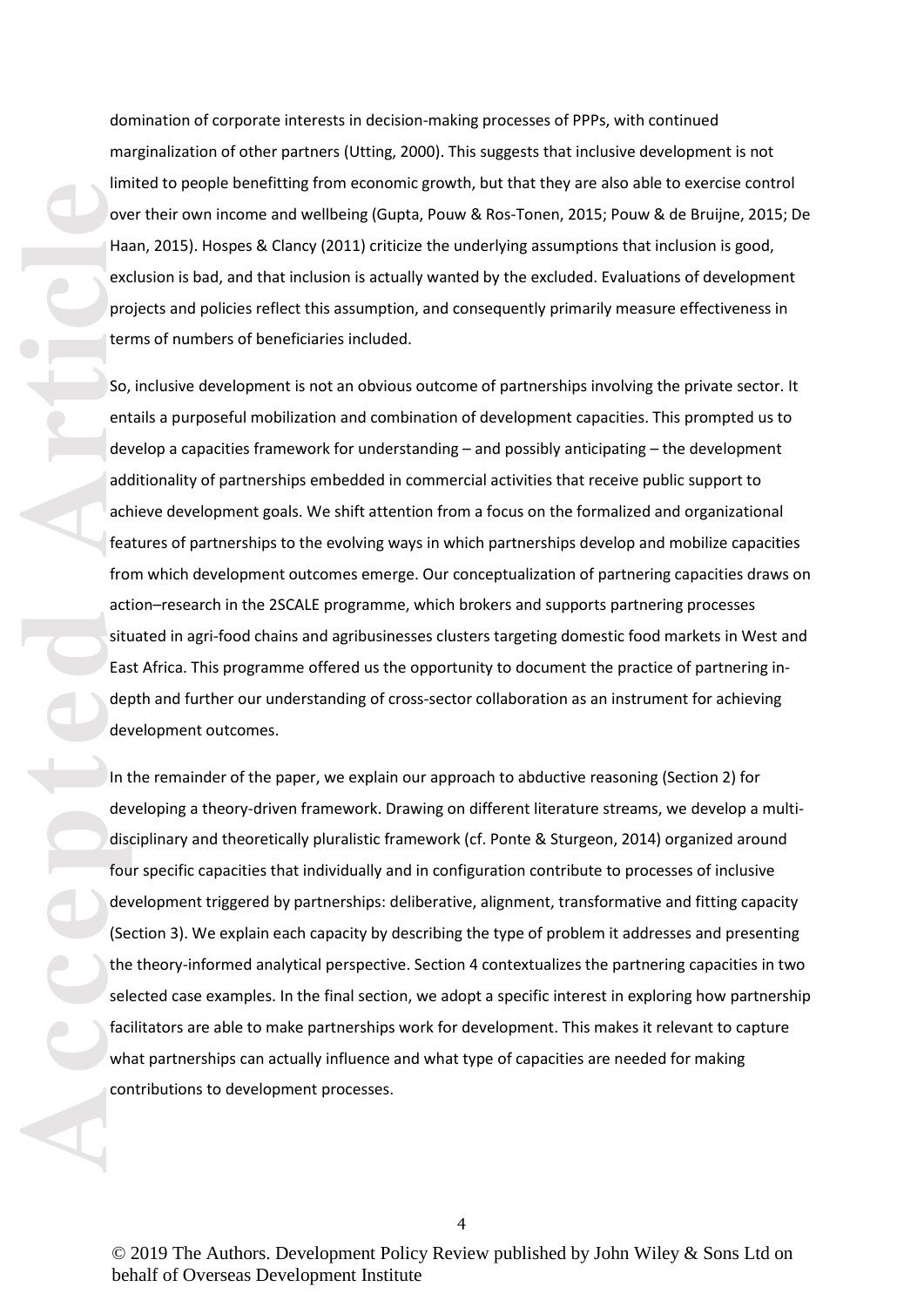### **2 Methodology and methods**

dev corrected and (Avexper Me is a corrected and Corrected and Corrected and Corrected and Corrected and Corrected and Corrected and Corrected and Corrected and Corrected and Corrected and Corrected and Corrected and Corre The paper uses a capacity lens that is attentive to the collective and configured character of inclusive development as it emerges from continuous problem-solving and incremental navigation of changing conditions of transformative processes of development. This requires a methodological approach attuned to multiple causality and discovery. Selecting an abductive approach, synthesizing induction and deduction, enabled us to connect primarily qualitative basic research to action-oriented research (Awuzie & McDermott, 2017), which we considered vital for discovering emerging capacities explaining the diversity of partnering processes. Thomas (2010, pp. 577) argues that abduction generates ideas, tentative theories that serve as hypothetical explanatory concepts, and, following Melnikovas (2018), comes up with a best guess or conclusion based on available evidence. Abduction is a logic of discovery adopting a practice-based view (Nicolini, 2011; Jones & Murphy, 2011) combining observed facts grounded in contextual conditions with existing theoretical knowledge (Torugsa & O'Donohue, 2016). Continuous interactions with practitioners grounded our exploratory research in everyday practices (Torugsa & O'Donohue, 2016) in an innovative and what Patokorpi & Ahvenainen (2009) term a proactive-creative way.

This take on action research makes it possible to create knowledge with utility value for partnership facilitators acting in dynamic contexts and emphasizes processes rather than effects (Patokorpi & Ahvenainen, 2009). The engagement with practice involved being open to emergent outcomes probably generated by the combination of capacities emerging from a case-based approach to tracing partnering processes (Sarpong & Maclean, 2016). This methodological perspective fits the aim to explain inclusive development not by single isolated activities but as an emergent outcome of a configuration of practices and actor constellations (Torugsa & O'Donohue, 2016). It is unlikely that a single factor or agent generates transformative processes, such as inclusive development. Rather, inclusive development is the result of multiple causal pathways that are traceable over time (Van Tulder & Keen, 2018). To understand the multiple causality of how partnering shapes inclusive development a multi-disciplinary framework requires combining distinct literatures (Pouw & de Bruijne, 2015; De Haan, 2015).

Initially, the action–research team inductively identified capacities based on their engagement with the daily practices of partnership facilitators in the 2SCALE programme, an incubator for inclusive agribusiness in East and West Africa, which is supported by the Dutch government and matching private-sector funding. This initial identification in 2015 was guided by the team's familiarity with multiple theories used to analyse the performance and effectiveness of partnerships (Vellema & Van Wijk, 2015; Vellema, Ton, de Roo, & Van Wijk, 2013; Schouten, Leroy, & Glasbergen, 2012; Van

5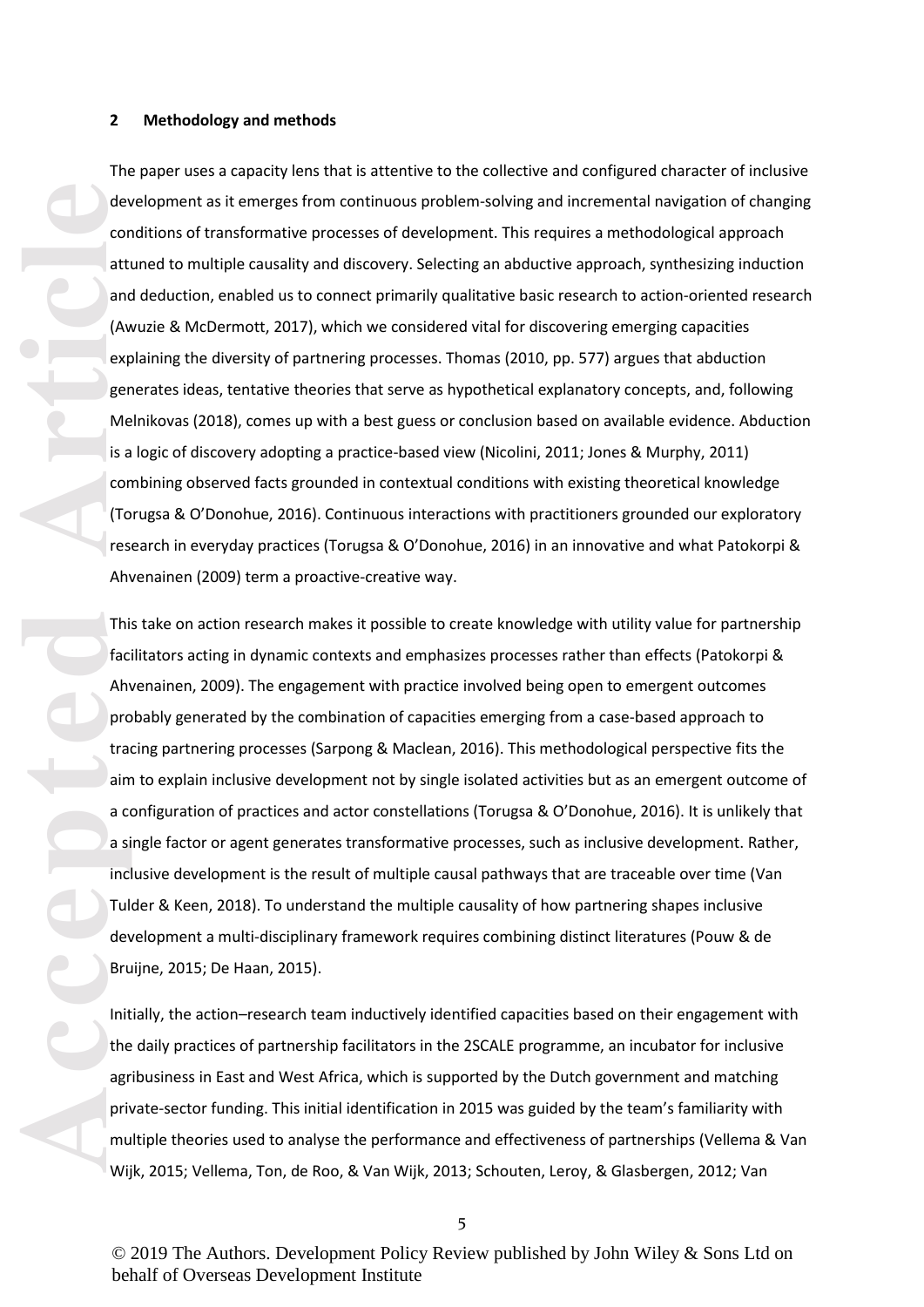Tulder, Seitanidi, Crane, & Brammer, 2016; Kolk, Van Tulder, & Kostwinder, 2008). In 2016, the identified capacities were elaborated by composing impact pathways for 32 partnerships supported by the 2SCALE programme in seven countries. This was based on document analysis, multiple conversations with partnership facilitators and key informant interviews. Together with the involved partnership facilitators, the research team validated the initial impact pathways after a year (2016) and refined and adjusted them in the next stage of action research (2017). The validation process and observations through participatory action research exposed different development outcomes of partnering, which can be to some extent attributed to the partnering capacities to realize development outcomes. A subsequent cycle of iteration (Pawson & Tilley, 1997) matched the empirical findings with theories and empirical analysis in the distinct domains associated with the capacities, enabling an elaboration of the four capacities. Next, the capacities framework was validated with practitioners in workshops with 2SCALE partnership facilitators and programme management (Grand Popo, Benin, 28 March 2017; Nairobi, Kenya, 6–7 March 2017). Finally, the capacities were tested in empirical analysis of two case studies of partnerships supported by the 2SCALE programme. Empirical data for case studies was collected through field research combined with document analysis in Nigeria in March 2017 and May–June 2018 and Benin in July 2016 and March–April 2017.

#### **3 Conceptualizing contextualized partnership capacities**

**Accept Solution**<br> **Article**<br> **Article**<br> **Article**<br> **Article**<br> **Article**<br> **Article**<br> **Article**<br> **Article**<br> **Article**<br> **Article**<br> **Article**<br> **Article**<br> **Article**<br> **Article**<br> **Article**<br> **Article**<br> **Article**<br> **Article**<br> **Arti** The practice of partnering unfolds fluidly and reflects an incremental process of navigating interests, tensions, governance dilemmas and risks. For this paper, we draw on Bovaird (2004) and Brinkerhoff & Brinkerhoff (2011) and define partnering as more or less formalized working arrangements directing on-going processes of deliberation and alignment that induce situated work processes, potentially transforming the ways in which less powerful are included in economic activities and decision-making. This conceptualization emphasizes the generative and active part of collaboration rather than the organizational set-up. It acknowledges the importance of mutual commitment (Bovaird, 2004) and purposeful collaboration (Brinkerhoff & Brinkerhoff, 2011) while highlighting the importance of looking into the unfolding and contextualized practices of partnering in which distinct capacities are used and combined. The partnering capacities identified in this paper are situated in systems of food provisioning, unfolding partnering processes and development interventions. Their effects materialize in the evolving relationships between buyers or processors and the suppliers of raw materials, i.e. smallholder farmers.

*Table 1: A framework for analysing capacities of partnerships shaping inclusive development*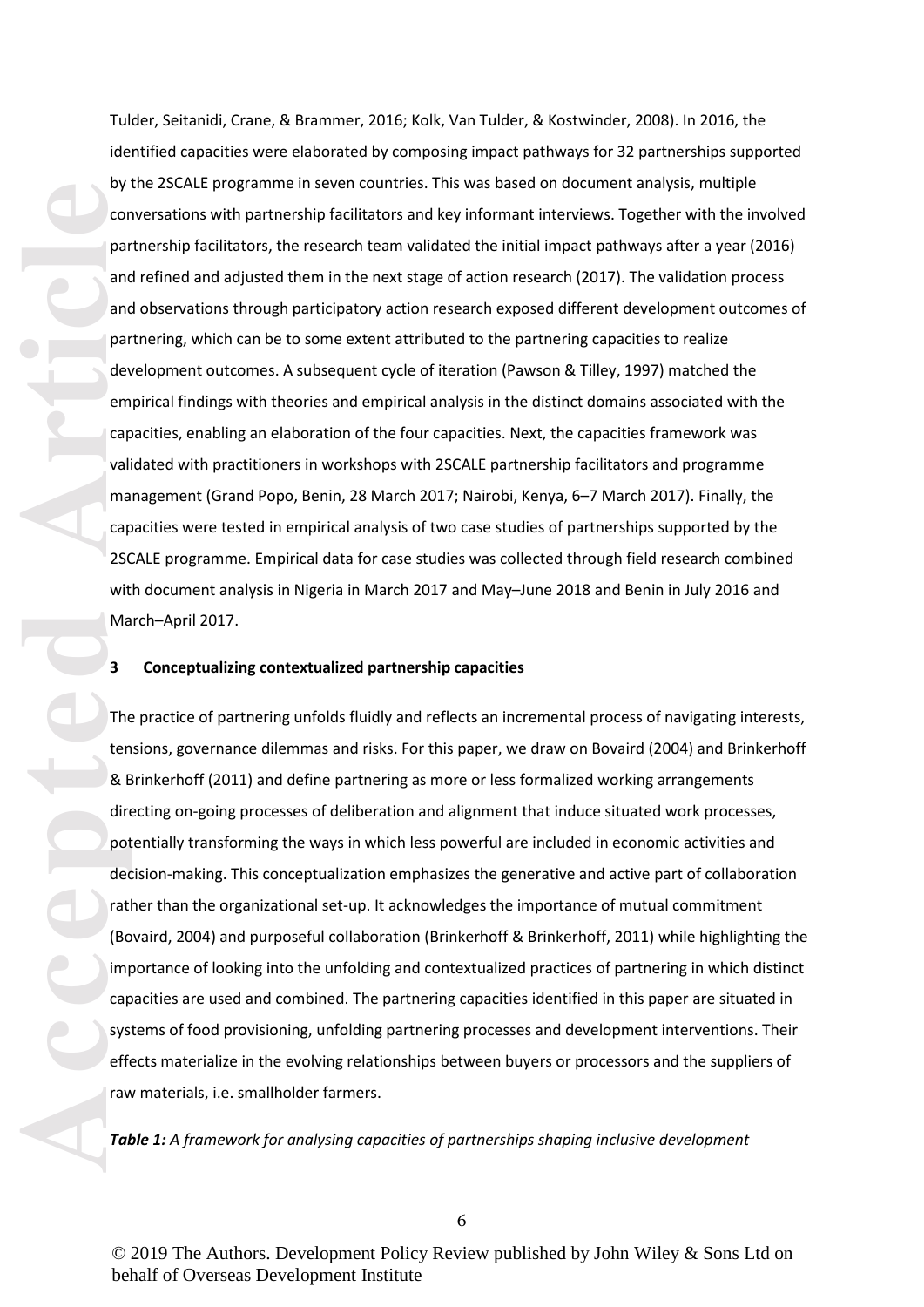| Capacity     | <b>Deliberative</b><br>capacity                        | <b>Alignment capacity</b>                                                          | <b>Transformative</b><br>capacity                                                     | <b>Fitting capacity</b>                                                                 |
|--------------|--------------------------------------------------------|------------------------------------------------------------------------------------|---------------------------------------------------------------------------------------|-----------------------------------------------------------------------------------------|
| <b>Focus</b> | Decision-making<br>processes within<br>the partnership | Aligning strategy<br>and organization<br>lead agent with<br>development<br>process | Co-creating<br>intervention<br>repertoire and<br>institutional work<br>of partnership | Touching down of<br>partnership<br>strategies in local<br>networks and<br>public domain |
| Logic        | Governance                                             | Competitiveness                                                                    | Change                                                                                | Embedding                                                                               |
| Literature   | Political analysis of<br>deliberative<br>democracy     | Strategic<br>management and<br>value chain analysis                                | Institutional<br>analysis of<br>organizations                                         | <b>Business systems</b><br>and state analysis                                           |

We distinguish four capacities with distinct pathways to inclusive development. This is informed by political analysis of deliberative democracy, strategic management and value chain analysis, institutional analysis of organizations, and business systems and state analysis. Below, we explain the nature of deliberative, alignment, transformative and fitting capacities (Table 1)

**Accepted Article**<br> **Article**<br> **Article**<br> **Article**<br> **Article**<br> **Article**<br> **Article**<br> **Article**<br> **Article**<br> **Article**<br> **Article**<br> **Article**<br> **Article**<br> **Article**<br> **Article**<br> **Article**<br> **Article**<br> **Article**<br> **Article**<br> **A** First, partnerships are entities that facilitate deliberation between a diversity of organizational actors with differing backgrounds and interests. Deliberative capacity relates to the governance dimension within partnerships and looks at the ability of partnerships to install and use novel decision-making processes. Second, partnerships often aim to alter relations between different actors in the value chain and moderate power imbalances by changing business models of lead agents. Alignment capacity reveals the capacity of partnerships to connect business models of lead firms with the interest of less powerful actors in a value chain. Third, partnership interventions are designed to invoke institutional transformations to have a lasting impact. Transformative capacity appraises institutional work and co-creation practices that generate newly emerging institutions through the evolving process of inclusive development and partnering. Fourth, partnerships are embedded in a specific institutional context, and actively dovetailing their strategies with this context and searching for institutional fit is assumed to enlarge their effectiveness. Fitting capacity focuses on the capacity of partnerships to create a fit with local production networks, business systems and particularly public networks.

3.1 Deliberative capacity

Partnerships can be considered attempts to democratize politics and to enhance the effectiveness of policies and interventions (Bäckstrand, Khan, Kronsell & Lövbrand, 2010). By including a wide range of stakeholders, it is suggested that they can address democratic deficits (Bexell & Mörth, 2010). However, the democratic potential of partnerships has also been severely criticized. Some authors find that partnerships often lack the inclusion of marginalized interests and of radical discourses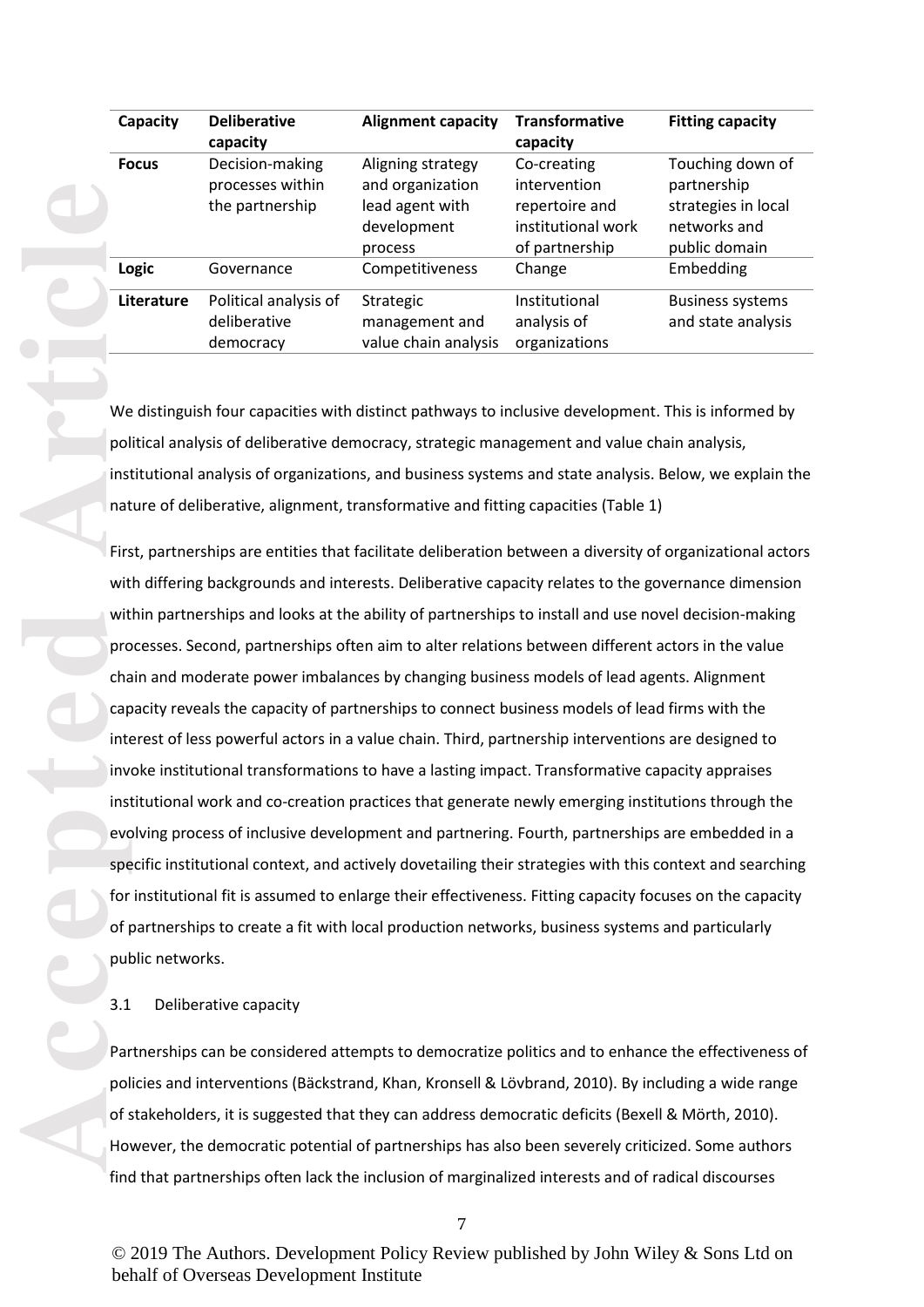(Cheyns, 2011; Ponte & Cheyns, 2013; Schouten et al., 2012; Bitzer & Glasbergen, 2015). Such a deliberative deficit is likely to diminish the capacity of a partnership to tailor the decisions made to the specific context, and to the interests of marginalized stakeholders. This increases the chance of designing generic intervention types that are implemented top-down to instigate development and economic growth.

Top-down approaches to business-led partnerships run the risk of 'institutional capture', whereby corporate interests come to dominate the decision-making processes, with continued marginalization of other partners (Utting, 2000). Bottom-up approaches, on the other hand, face different types of challenges regarding democratic decision-making processes. Democratizing partnerships can be time-consuming and considered inefficient. Since marginalized groups, such as smallholder farmers, are often not well organized, their representation within a partnership can be complicated. Organizational capacity at the local level might be inadequate to organize meaningful deliberative processes and to take collective decisions. Deliberations and interactions in partnerships reveal how they handle tensions that may arise from including potentially conflicting interests into decision-making processes. The structuration and institutionalization of decision-making processes influence the capacity of partnerships to silence tensions and to concentrate on actions that contribute to development.

Accepted and the desired and the distant and the distant and the distant and the distance of the distance of the distance of the distance of the distance of the distance of the distance of the distance of the distance of t To analyse this decision-making in partnerships we use the concept of deliberative capacity. Deliberative capacity is the extent to which a governance arrangement, such as a value-chain partnership, holds structures to host deliberation that is inclusive, authentic, and consequential (Dryzek, 2009). Inclusiveness depicts the extent to which different stakeholders and discourses are included in deliberative processes. Authenticity refers to the extent to which a process shows signs of actual deliberation, including non-coercively induced reflection, and reciprocity (Dryzek, 2000). Consequentiality entails that deliberations have a direct or indirect impact on collective decisionmaking. Deliberation thus does not necessarily involve actual decision-making itself. The combination of these three elements determines the deliberative capacity of a partnership. Inclusion, authenticity and consequentiality are meaningless on their own. Without inclusiveness there can be deliberation, but it will not be democratic. The authenticity of the process is meaningless if the number of stakeholders is limited or if they have no impact on decision-making. Without inclusiveness and authenticity, consequentiality does not even have to be considered.

The first element of deliberative capacity – inclusiveness – refers to the variety of interests and discourses that are included in a deliberative process (Dryzek, 2009). A partnership does not necessarily have to represent all stakeholder groups, as long as their interests are included in the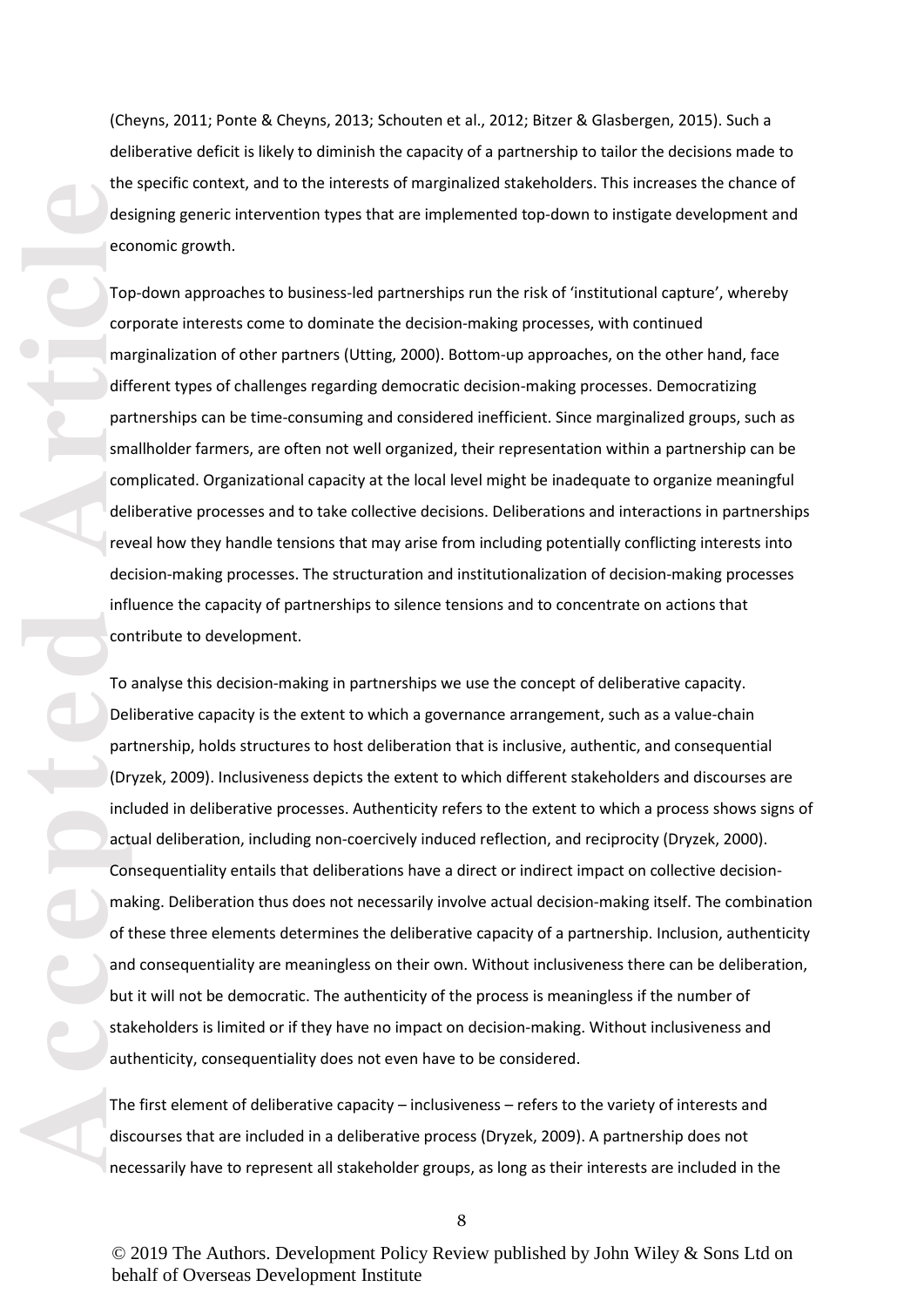discourses that are represented. The second element of deliberative capacity – authenticity – refers to the extent to which communicative processes within a partnership actually show characteristics of deliberation as opposed to a situation in which powerful actors coerce other less powerful actors to adopt a certain point of view. Justification, respect, and constructive politics are the main indicators to assess the authenticity of a deliberative process (Schouten et al., 2012). The third element of deliberative capacity – consequentiality – is understood as the degree to which the deliberative processes determine the outputs of a partnership (Schouten et al., 2012). This output consequentiality of deliberation is addressed by analysing two criteria: discourse structuration and discourse institutionalization (Hajer, 2006; Schouten et al., 2012). Discourse structuration takes place when a specific discourse is used by many actors in a specific social setting to conceptualize the world. Discourse institutionalization occurs when a discourse solidifies in particular institutional and organizational practices. This shows whether specific views in the communicative processes are marginalized, and which views become dominant.

# 3.2 Alignment capacity

**Accession**<br> **Accession**<br> **Accession**<br> **Accession**<br> **Accession**<br> **Accession**<br> **Accession**<br> **Accession**<br> **Accession**<br> **Article**<br> **Accession**<br> **Accession**<br> **Accession**<br> **Accession**<br> **Accession**<br> **Accession**<br> **Accession**<br> **Ac** The capacity of partnerships to instigate processes of inclusive development also depends on their influence on the business model and strategic management of lead firms in the value chain or lead agents in the agribusiness cluster. The issue is, drawing on Beer, Voelpel, Leibold & Tekie (2005), whether partnerships can avoid employing quick, superficial interventions by increasingly aligning the multi-actor organization to the long-term development strategy. This influence of partnerships can be detected both within the boundaries of the leading economic agent and at the interfaces linking the business models of multiple economic agents. Partnerships express capacities to mediate or reconfigure the arrangements connecting less powerful and resourceful economic actors, e.g. smallholder farmers, to the leading commercial actor via the value chain or cluster. Humphrey and Schmitz (2001) reiterate that adequate governance remains critical for establishing fair gains from inclusion for upstream actors, which are often in a subordinate position compared to leading actors at the downstream end of the chain. Hence, whether and how resourceful and influential leading actors govern and manage business transactions and whether these logics align with the process of inclusive development largely determine the development outcomes of partnerships.

Business and strategic management literature has used the concept of alignment, which refers to the alignment of organizational capabilities with competitive strategies in the constantly changing circumstances in the business environment (Beer et al., 2005). This paper elaborates on this perspective to partnerships that simultaneously work on performance in a competitive environment and contribute to realizing development outcomes. We focus on *internal alignment* – the strategic

9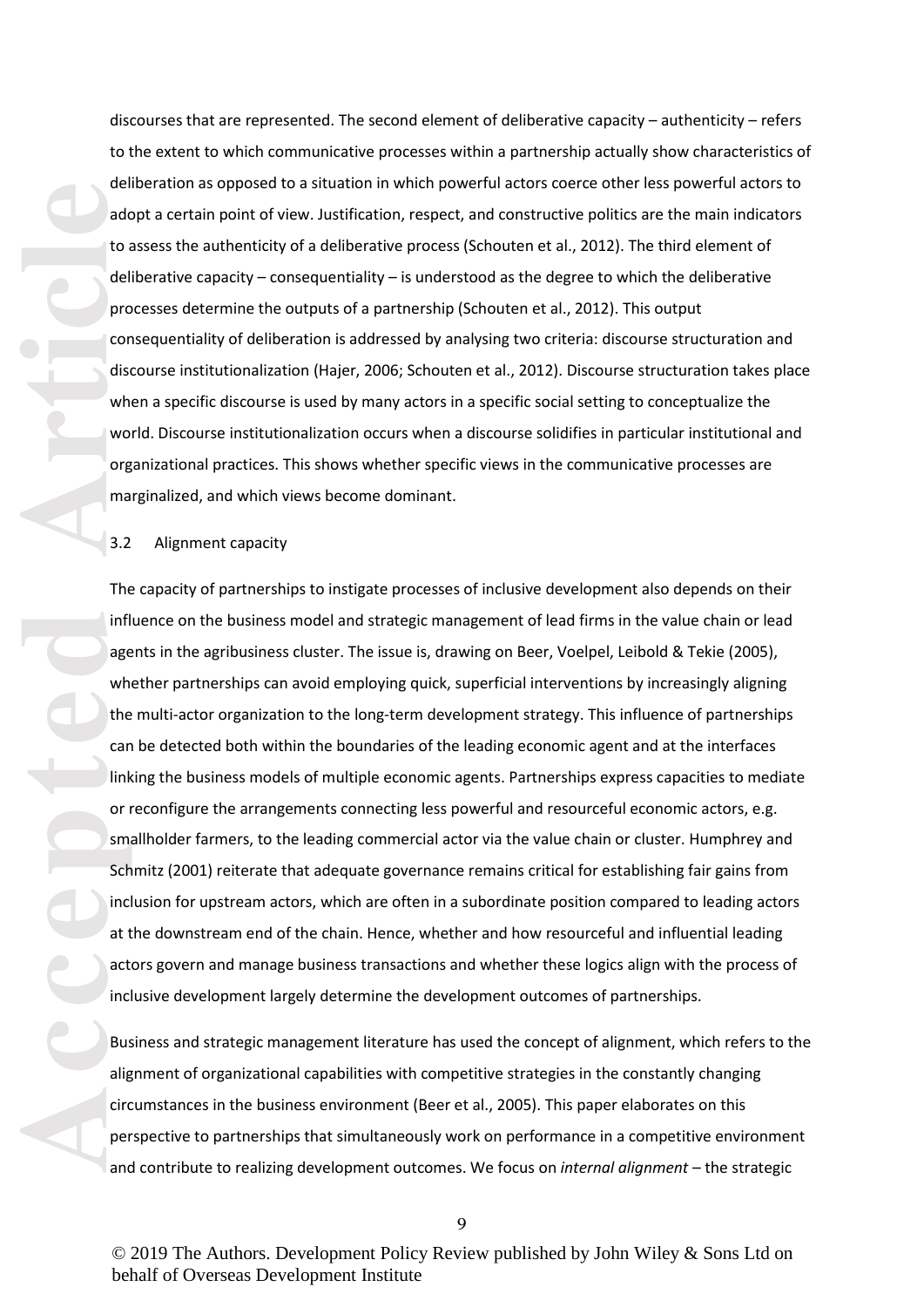management within a lead firm or lead agent – and *external alignment* – the interfaces linking the business models and interest of multiple economic agents connected to or dependent on the core business.

Internal alignment signifies to what degree partnership activities modifying the terms of inclusion for marginalized groups (e.g. smallholder famers) influence the business model of the lead company or lead agent. For a business model to change, new practices have to be embedded within the entire organization (Anderson & Skjoet-Larsen, 2009). Based on a systematic literature review, Van Lakerveld and Van Tulder (2017) identify several elements of internal alignment, which include developing internal policies and setting purchasing criteria. Furthermore, internal alignment becomes visible when companies start to apply assurance policies, develop internal responsible (inclusive) purchasing capacities or recruit staff to provide services to other actors included in the partnership. The influence of partnerships on the practice of doing business materializes in such practices.

accepted and the set of the set of the set of the set of the set of the set of the set of the set of the set of the set of the set of the set of the set of the set of the set of the set of the set of the set of the set of External alignment refers to the alignment of the lead agent with the interests of less powerful actors in the value chain. An indicator for this type of alignment comes from value-chain literature and relates inclusion to 'upgrading' possibilities for firms and farmers at the bottom of the chain (Van Lakerveld & Van Tulder, 2017). Schmitz & Knorringa (2000, pp. 181) define upgrading as 'enhancing the relative competitive position of a firm'. Lead firms play an important role in determining the upgrading opportunities of local producers (Humphrey & Schmitz, 2002). Generally, five types of 'upgrading' can be identified from the literature (e.g. Ponte & Ewert, 2009; Barrientos, Gereffi & Rossi, 2011; Humphrey & Schmitz, 2002). Process upgrading refers to transforming inputs into outputs more efficiently by reorganizing the production system or introducing superior technology. Product upgrading implies a move into novel or more sophisticated product lines. Functional upgrading entails the acquisition of new functions (or abandoning existing functions) to increase the overall skill content of activities. Inter-sectoral upgrading relates to diversification of firms of clusters into new productive activities. The broader notion of social and ecological upgrading is based on enhancing the capabilities and entitlements of workers as social actors and the quality of their employment and their environment. The type of upgrading triggered by a partnership is indicative for the terms of inclusion of smallholder producers in the value chain.

3.3 Transformative capacity

Partnerships of organizational actors with different interests, logics and powers do not automatically bring about inclusive development, even if powerful actors express inclusive intentions. Making partnerships transformative is a skilful practice. Unfolding partnering practices are the sites where

10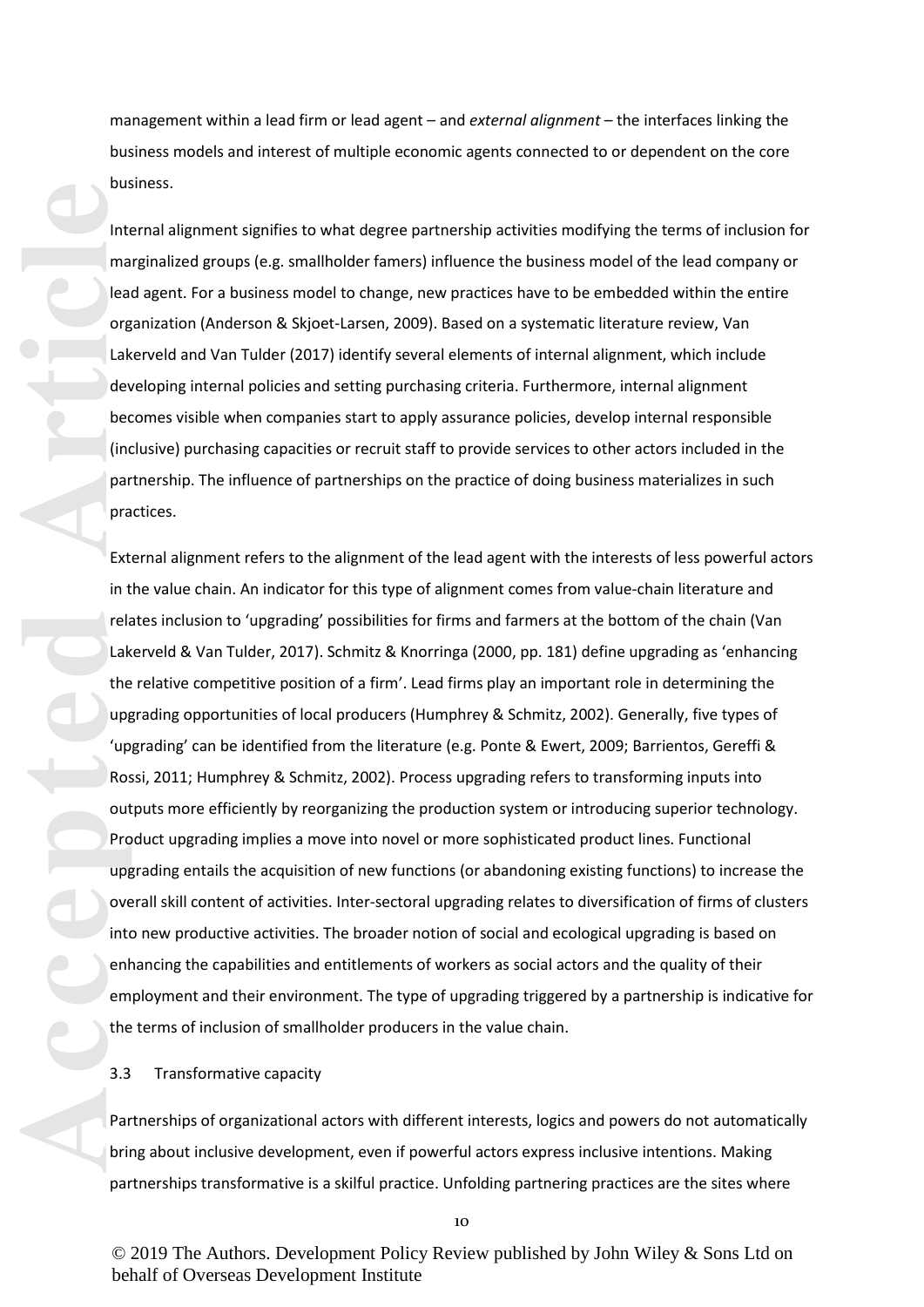actors use skills, tools, knowledge and techniques to be both transformative and achieve practical ends (cf. Nicolini 2012; cf. Jansen & Vellema, 2011). In the setting of agri-food chains and agribusiness clusters, this translates into an interest in the co-creation of transformative practices and modified rules connected to, for example, aggregating volumes, arranging timely payments, making operational adjustments, or collectively responding to unanticipated risks. In the day-to-day work of partnerships and partners, novel practices, technologies and rules may emerge, which, eventually, have a transformative impact.

Institutions reinforcing poverty, vulnerability and marginalization may prove to be persistent and less susceptible to the transformative capacity expressed in the interventions of partnerships. There may also be unintended consequences of the interventions by partnerships, such as crowding-out of public service providers, shifting power relations in local communities or self-exclusion by marginal groups. Hence, the question is whether brokered and arranged partnerships are able to acquire and use an intervention repertoire that enables them to create, maintain or disrupt institutions (Lawrence & Suddaby, 2006), which in market settings or business conduct may feature arrangements that reinforce inequality or induce exclusion (Mair, Marti & Ventresca, 2012). Rigid institutions, for example reflected in dominant business conduct, community politics or a gendered division of labour, might reverse the transformation set in motion by partnerships.

**Accepted Articles Incorporation**<br> **Article**<br> **Article**<br> **Article**<br> **Article**<br> **Article**<br> **Article**<br> **Article**<br> **Article**<br> **Article**<br> **Article**<br> **Article**<br> **Article**<br> **Article**<br> **Article**<br> **Article**<br> **Article**<br> **Article** The concept of institutional work (Lawrence & Suddaby, 2006; Lawrence, Suddaby & Leca, 2009, 2011) captures the practices, actions and interventions situated in partnerships and specifies the agency of partnerships. It exposes how both powerful and less powerful actors create institutions in conscious actions supposedly conducive to inclusive development. Following the work of Powell & DiMaggio (2012), this perspective highlights the institutions underlying the practical work of organizational actors, and shifts attention to mundane and not always visible actions. Rather than concentrating on institutional ideotypes, the analytical focus of institutional work is on the provisional institutions (Mair & Marti, 2009) that are created or maintained in hands-on problemsolving actions, and are therefore relatively instrumental (Zietsma & McKnight, 2009). Transformative capacity emerges in practices within the boundaries of the collaboration.

The focus on institutional work sees partnering as an evolving process wherein organizational actors assembled in the partnership navigate different logics (Mair & Marti, 2009) of, for example, a lead firm, a group of farmers, local communities, traders and transporters operating in the areas, or professionals associated with the transformation process. Mair et al. (2012) emphasize the skills to respond to the contextual assembly of institutions that may disturb the intended process of making markets, agri-food chains or agribusiness clusters inclusive places. New modes of working and

11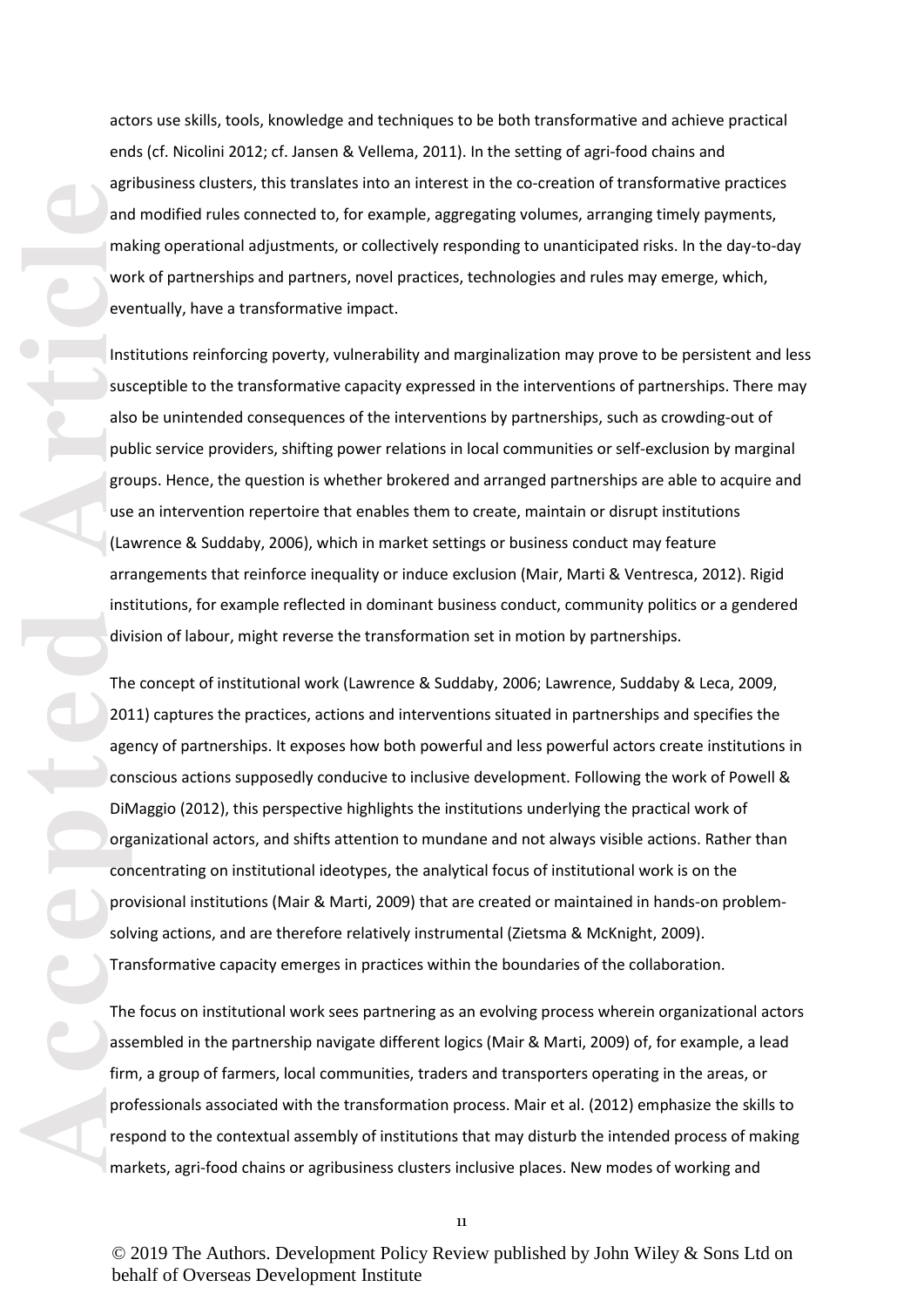governing that result from the actions of multiple collaborating actors are labelled as 'protoinstitutions' (Lawrence, Leca & Zilber, 2013, Lawrence & Suddaby, 2006). Proto-institutions emerging in the performance of an ensemble of practices, in the wording of Mair and Marti (2009, p. 19), can be of a temporary or intermediate nature, but still be there for long enough to influence the institutional structures underlying the nature of doing of business or trade.

**Article**<br> **Article**<br> **Article**<br> **Article**<br> **Article**<br> **Article**<br> **Article**<br> **Article**<br> **Article**<br> **Article**<br> **Article**<br> **Article**<br> **Article**<br> **Article**<br> **Article**<br> **Article**<br> **Article**<br> **Article**<br> **Article**<br> **Article**<br> **A** Transformative capacity goes beyond the boundaries of the partnership and relates to how partnerships navigate and make use of 'opportunity spaces' between the co-created modes of working in partnerships and the prevalent institutional arrangements in the business or market environment (Mair & Marti, 2009; Doh, Rodrigues, Saka-Helmhout & Makhija, 2017). New practices and rules created within the boundaries of the partnership underlying inclusive development need to transcend these boundaries to enable their adoption by other organizations and may become new institutions if they diffuse sufficiently (Lawrence, Hardy & Phillips, 2002). Co-creators can make the institutional bridge between the proto-institution developed within the multi-stakeholder collaborative process and the value systems of their own networks, which facilitates wider diffusion of the institution (Zietsma & McKnight, 2009). Proto-institutions developed in a collaborative, cocreating process seem to be less vulnerable to change when co-creators seek to embed novel practices and rules in prevailing regulative, normative and cognitive frameworks. Partnerships recognizing this may be able to provide some degree of legitimacy to the variety of new organizational forms and institutional arrangements emerging in a continuous process of trial and error and concerted actions tailored to solving day-to-day problems and settling risks and tensions in doing business.

### 3.4 Fitting capacity

A process of inclusive development co-created and induced by partnerships entails both a modification of the nature of doing business, partly reflected in the business models and strategies of lead actors, and the embedding of the transformation process touching down in a historically developed business system where local institutional arrangements already exist (Whitley, 1999; Helmsing & Vellema 2011a). Policy frameworks often refer to this as enabling environment (e.g. FAO, 2013; UNIDO/GTZ, 2008). We adopt a specific interest in exploring whether partnerships reconfigure connections between different social domains (Dubbink, 2013), in particular private and public, and how connections between private and public domains shape conditions conducive to inclusive development (Helmsing & Vellema, 2011b). An important element of the influence of partnering processes on inclusive development is whether, and how, processes of inclusion are co-created by both private and public realms (Vellema & Van Wijk, 2015). It remains to be seen whether the

12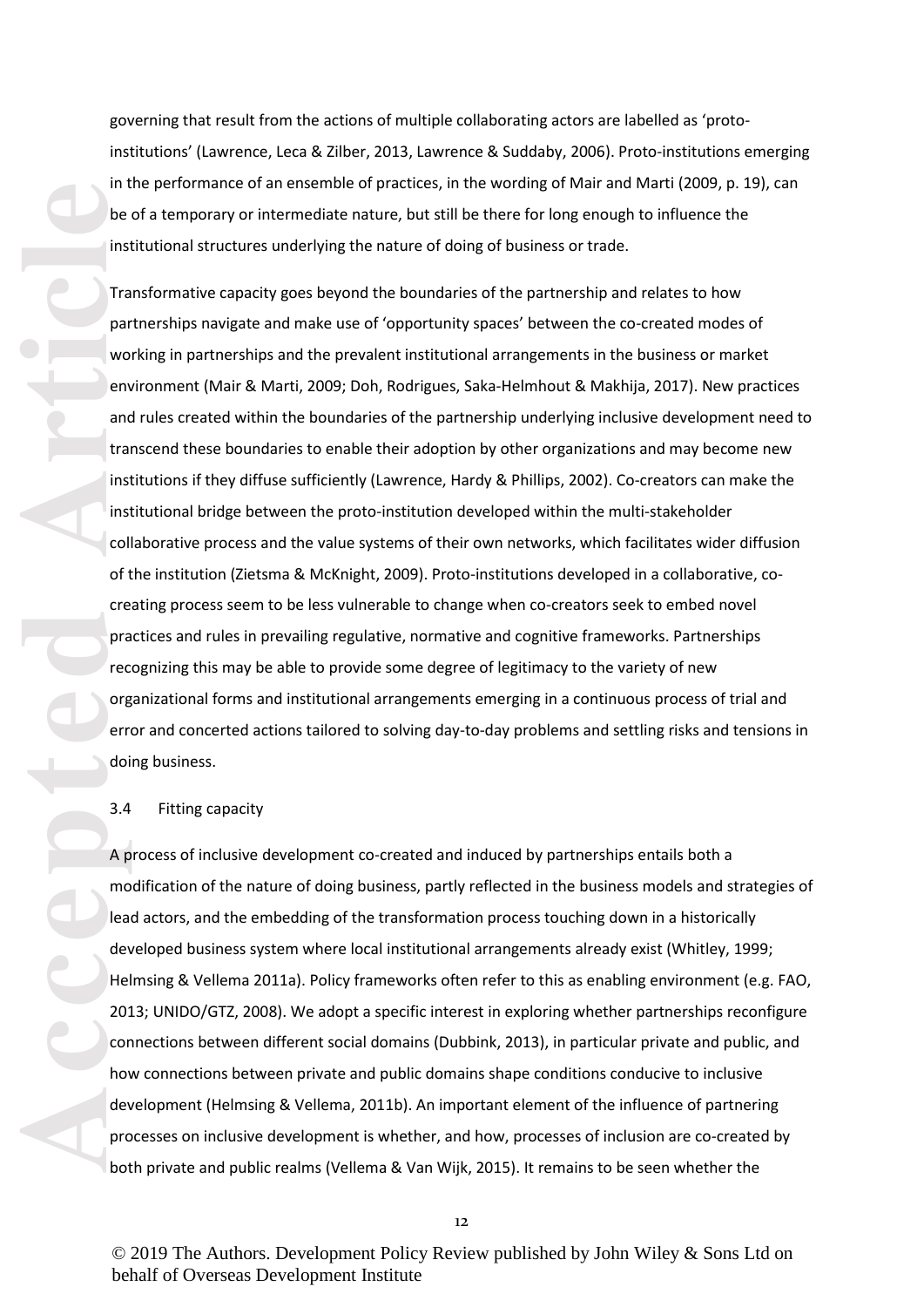practices induced by partnerships resonate in the wider networks or whether these generate resistance and obstruction. Consequently, it is relevant to assess whether and how the contextspecific connections between the private and public sectors matter for making inclusive development work and scalable.

**Accepted**<br> **Accepted**<br> **Article**<br> **Article**<br> **Article**<br> **Article**<br> **Article**<br> **Article**<br> **Article**<br> **Article**<br> **Article**<br> **Article**<br> **Article**<br> **Article**<br> **Article**<br> **Article**<br> **Article**<br> **Article**<br> **Article**<br> **Article**<br> Fitting capacity makes the outcomes of partnering contingent on the interactions with the specific public–private interactions in the business system in which partnership actions touch down. To unpack this relationship, we use of the concept of institutional fit (Schouten, Vellema & Van Wijk, 2016). This concept originates in institutional theorization in the management and organization literature (Ansari, Fiss & Zajac, 2010; Lawrence, Hardy & Phillips, 2002; Zietsma & Mcknight, 2009), and draws on the theoretical idea that successful diffusion requires institutional translation (cf. Bartley, 2010). Institutional fit helps to assess whether and how the configured technical, cultural and political characteristics intrinsic to partnerships connect to local projects and blend with dynamic local processes of institutional change (Ansari et al., 2010). Technical (and managerial) fit indicates the compatibility of characteristics of existing and new (technical) practices and locally embedded ways to solve and manage problems. Cultural fit indicates the compatibility of new practices with existing ways to collaborate, to form groups, and to handle tensions and resolve potential conflicts. Political fit indicates the compatibility of the implicit or explicit normative characteristics of the new practice with embedded forms of enforcement, compliance and compromise and with the political agendas of potential adopters. Whether new practices and rules fit the ways of doing business or the prevalent state–business relations in a regionally bounded business systems (Whitley, 1999) is an open question. Fitting capacity then refers to making this connection in order to diffuse the development impact of partnerships more widely.

Detecting fit provides an indication of how widely diffused the induced process of inclusive development is in established interactions between private and public actors. Analytically, this involves being attentive to subtle interactions between social groups linked through partnerships and bounded groups within the state bureaucracy. The work of Evans (1995) provides guidance for exploring whether the state engages with the transformative process underlying inclusive development. Evans makes the transformative role of the state dependent on two dimensions. First, its transformative role depends on the degree of autonomy of the state vis-à-vis private interests, which is reflected in the coherence and autonomy of the bureaucracy. Second, the engagement with a transformative process is embedded in the connectedness of certain groups of entrepreneurial bureaucrats who operate flexibly in a concrete web of dense public–private ties. Translating this to our interest in partnerships working on inclusive development, this perspective points towards discovering signals of actions through which particular groups within the state connect intimately

© 2019 The Authors. Development Policy Review published by John Wiley & Sons Ltd on behalf of Overseas Development Institute

13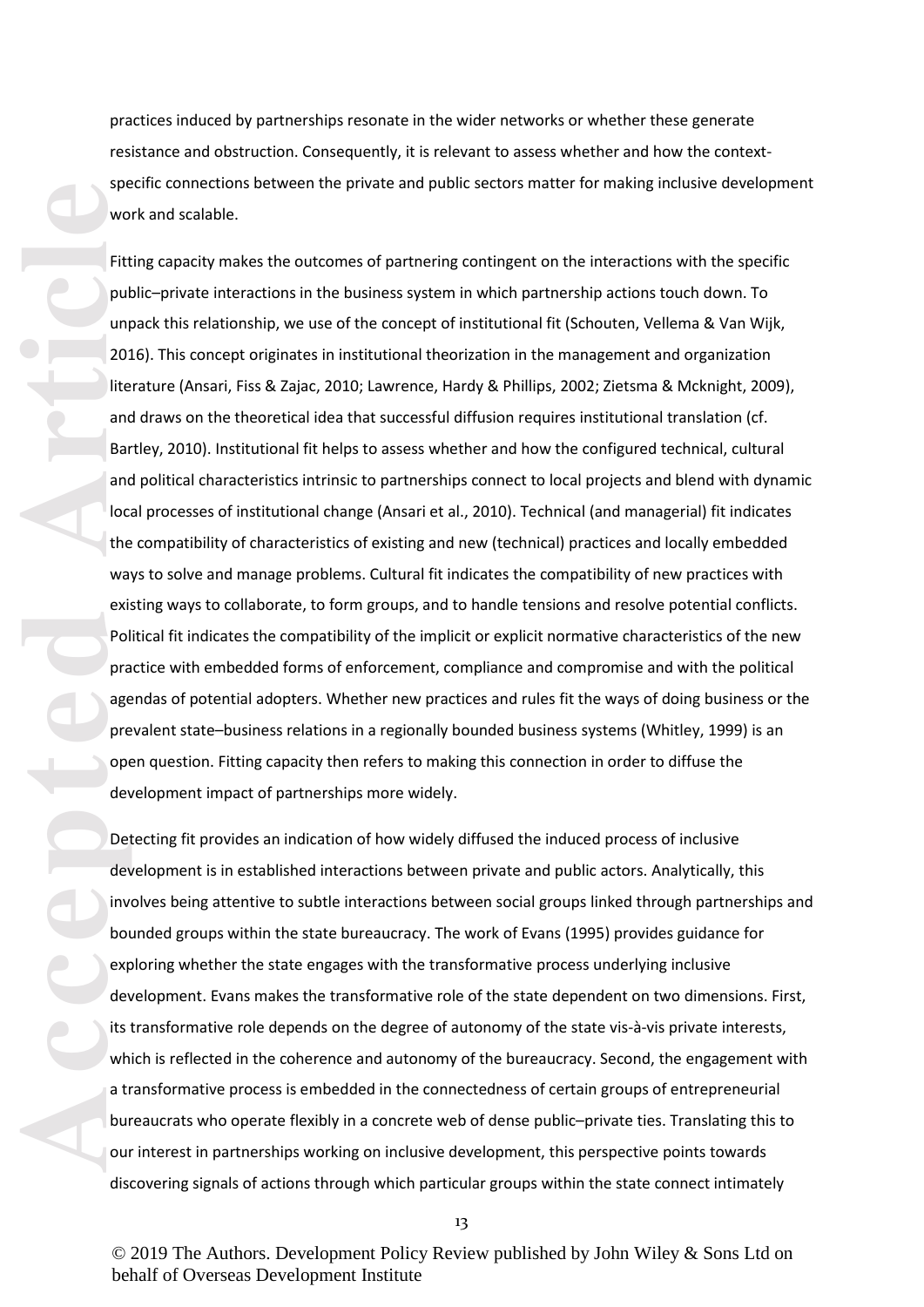and proactively to the project of sectoral transformation. Tracing interactions between entrepreneurial bureaucrats and particular social groups constituting a partnership gives a hint of distinct organizational actors sharing a project of transformation. Like Evans, other literature (Bierschenk & de Sardan, 2014; Roll, 2014) also makes this dependent on the existence of pockets of effectiveness creating both a certain degree of autonomy and robustness and a level of connectedness supportive to the change process.

### **4 Contextualizing partnering capacities**

#### 4.1 Case example 1: partnering in agri-food chains

**Accepted Article** We illuminate the framework with two distinct examples of major intervention strategies underlying the 2SCALE programme: a lead-firm-driven value chain in Nigeria and an agribusiness cluster in Benin. The first intervention approach tries to trigger a process of inclusive development by forging partnerships including lead firms, the companies in a value chain that are powerful in determining 'what is to be produced, how, and by whom' (Gereffi, Humphrey, Kaplinsky, & Sturgeon, 2001, p. 1). This includes determining and specifying the price, volume, production, quality, and distribution (Gibbon, Bair & Ponte, 2008). The power of the lead firm in the value chain in the top-down approach is considered to drive a process of inclusive development, for example by investing in and sourcing raw materials commodities from smallholder farmers rather than from large-scale producers.

We use the case example of a partnership including a lead firm: Friesland Campina Wamco (FCW). FCW, a Dutch-owned company and Nigeria's largest producer of dairy products, used only imported milk powder. FCW and the federal Nigerian government agreed to source 10% of the milk requirement locally by 2016. Traditional nomadic pastoralists from the Fulani community produce about 95 per cent of Nigeria's milk, but rarely participate in formal dairy markets. To achieve the 10% local sourcing, 2SCALE, the Nigerian government and FCW formed a partnership that aims to include Fulani herders in the dairy business. Milk-collection centres have been an important means for creating this connection.

The partnership that links FCW with Fulani communities gradually developed its deliberative capacity. At first, activities of the partnership focused primarily on solving technical issues to ensure a consistent supply of good-quality milk. However, partnering with Fulani milk producers proved to be less straightforward. Decision-making structures within the Fulani communities are very strong and the decisions of community leaders are binding. Connecting the lead company with the traditional governance structures of the Fulani shaped deliberative capacity. The partnership worked with

14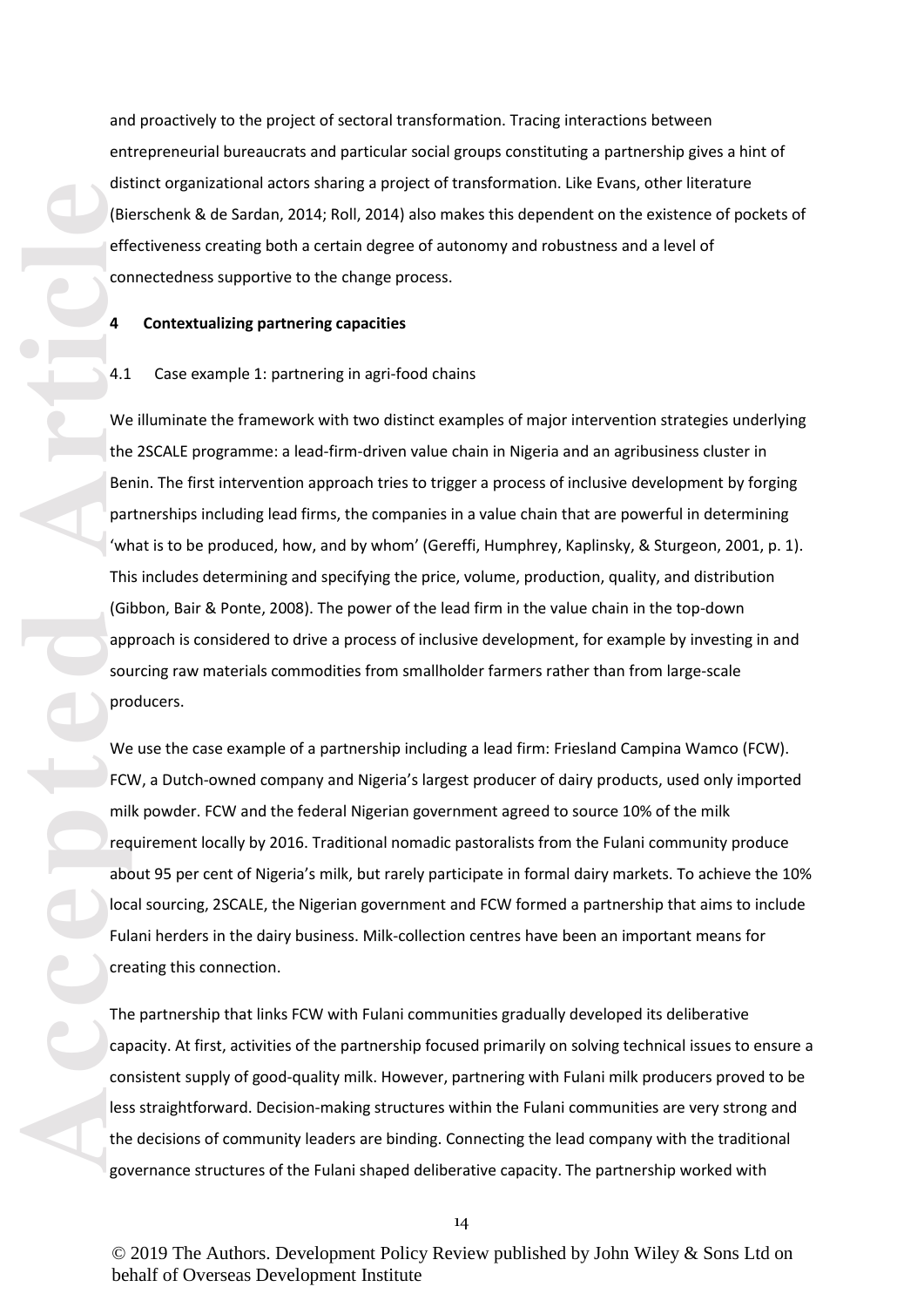relatively new leaders who envisaged a transformation of the lifestyles and economic livelihoods of their communities. A steady process of trust-building resulted in negotiations between FCW and the Fulani leaders that were not limited to the prime interests of the lead firm, such as milk supply, price and quality. For example, the partnership was attentive to using the dynamics of milk-collection centres to create conditions conducive for women's collective enterprises. This also involved a degree of flexibility on the part of the company and recognition of the importance of alternative market outlets: traditional (cheese) markets remained important for the Fulani. Diversification allowed them to supply to FCW and also connect to other markets. FCW therefore was an additional outlet for the Fulani, where they can sell the extra quantities they produce. The interests and discourses of different stakeholders were included in the deliberations, and each party has been able to influence the deliberations, which have been consequential for decision-making in the partnership. Achieving this situation required the creativity and perseverance of the partnership facilitators.

and ceres deg man allo out dis to i particle<br>and allo out dis to i particle<br>fact linit bus profect in the act meer for her was aligneed Full gere Sect incurrent mill mill Initially, the alignment capacity of the dairy partnership was strongly oriented towards meeting business standards of the lead company and ensuring the quality of milk supplied by the Fulani producers. Negotiations with the newly established transport association and local Fulani leaders helped in resolving tensions and challenges regarding milk quality. The lead company had a strong preference to bring the practices of Fulani cattle owners into line with its preferred model of the intensification of livestock management proven in other circumstances, in particular Vietnam, and the consequent increase of quality and volume of milk produced per cow. The internal alignment of activities in the lead company was largely driven by efficiency and quality considerations. The mechanisms of knowledge exchange left little space for exploring possible alternative solutions and for jointly selecting practices and solutions tailored to the specific circumstances of the Fulani cattle herders. Building on how the Fulani milk producers began to modify and adjust herd management was one of the emerging options detected during field research. Apparently, internal and external alignment were expressed differently. The intensification trajectory directing livestock management seems to contrast with the emerging openness and flexibility towards women's side activities in Fulani communities. The alignment capacity of this partnership has been quite dynamic and generated a range of pathways with different outcomes for groups within the Fulani communities.

Securing consistent volumes and guaranteeing the quality of milk were the starting points for the incrementally unfolding process transforming the arrangements under which dairy farmers operated. Through phases of conflict and cooperation, the partnership created proto-institutions. Installing milk-collection points confronted Fulani communities with novel commercial arrangements for selling milk. An interesting practice was to make price-setting transparent by comparing the price for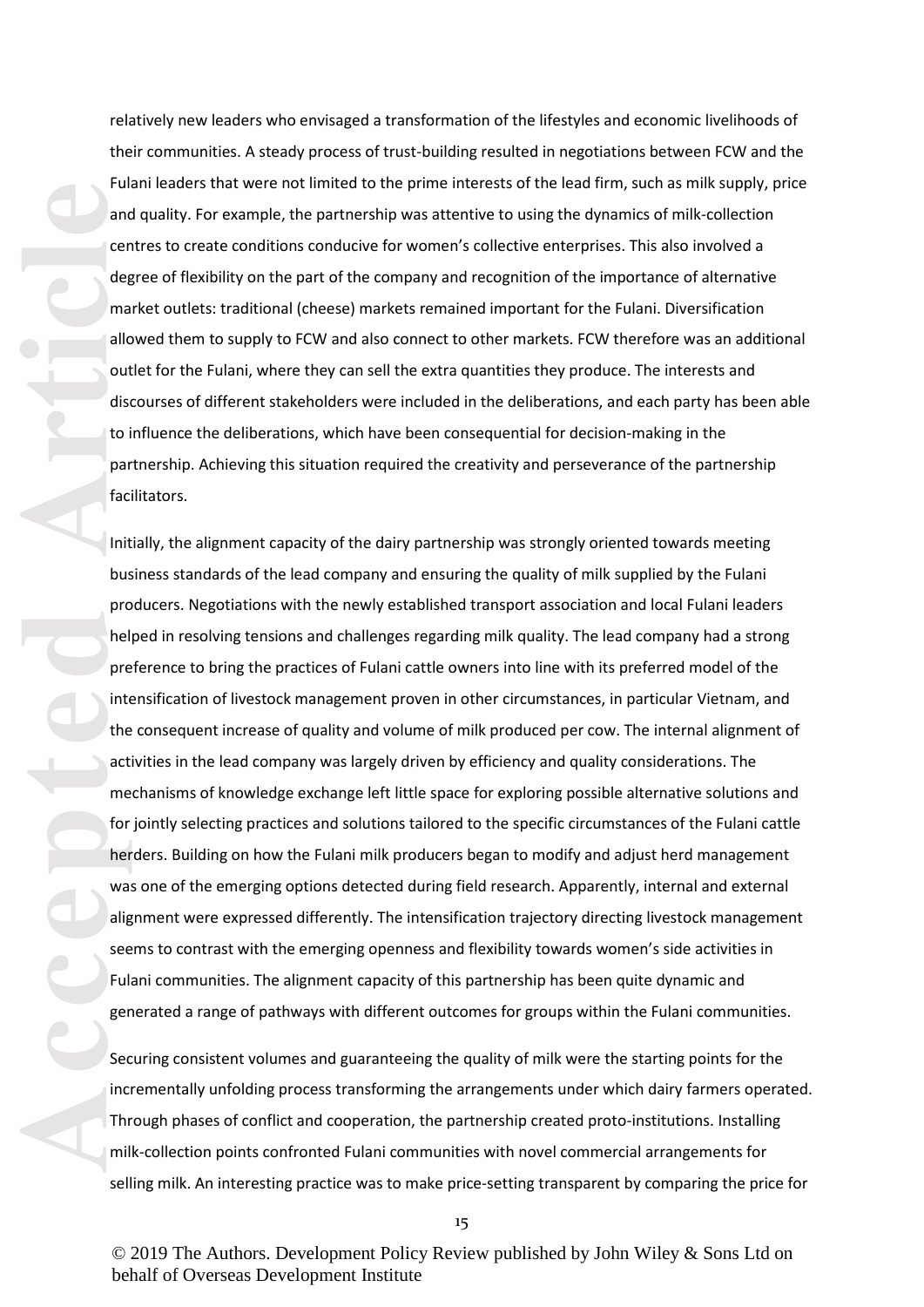fresh milk offered by the company with the price for *wara*, a homemade cheese sold in local markets or roadsides. Groups of milk collectors, travelling to remote villages and sourcing milk from women, played an important role in diffusing novel practices and rules. They were responsible for the timely collection of milk, and interacted with its owners, i.e. women. They established their own regulations and enabled young men to borrow or invest in motor bikes. Collectors brought milk to the collecting centres, arranged payments, and also communicated why the company rejected milk. Interventions made by the partnership reinforced the role of women as owners of the milk, which also resulted in the partnership supporting cooperative structures through which women could further develop economic activities. Local political leaders expressed their support for these endeavours and framed it in terms of a modernization agenda that would lighten women's daily workload. The partnership developed capacity to capture the space between its initial logic and the related practices and wider changes in the Fulani communities. Involving representatives of selected Fulani communities in hands-on decision-making, such as identifying locations of milk-collection centres, has been conducive for the emerging transformative process reshaping the terms of inclusion of cattle owners, milk producers, transporters and service providers.

and Collain Collain Collain Collain Collain Collain Collain Collain Collain Collain Collain Collain Collain Collain Collain Collain Collain Collain Collain Collain Collain Collain Collain Collain Collain Collain Collain Co The embedding of this partnership was initially a response to the local content regulation of the Nigerian government, which required the lead firm to use a minimum share of locally sourced milk in its products. Deliberations focused on mobilizing resources for installing milk-collection centres in rural communities. The involved communities have been influential in decision-making about the sites for milk-collection centres and co-created conditions conducive for community-based business development. Opposition to sites proposed by government was part of this process. Emerging tensions between communities intensifying milk production, and thus using land in the area more frequently, and communities intensifying land use, for example for meeting the growing demand for cassava, created tensions in the areas. Joint strategizing with outcomes beyond the direct interests of the business partner and the selected communities proved difficult. The partnership has not yet made a visible contribution to coordinated strategizing in the dairy sector or production areas, which may be crucial for addressing risks and tensions outside its boundaries and for influencing the conditions for scaling or replicating the business models central to the partnership.

4.2 Case example 2: partnering in agribusiness clusters

The second intervention approach in the programme tries to trigger a process of inclusive development by forging partnerships among small and medium enterprises (SMEs) and smallholder farmers clustered in a spatially bounded area. Proximity and inter-firm cooperation is assumed to enhance competiveness in local, national, regional and international markets (cf. Geldes,

16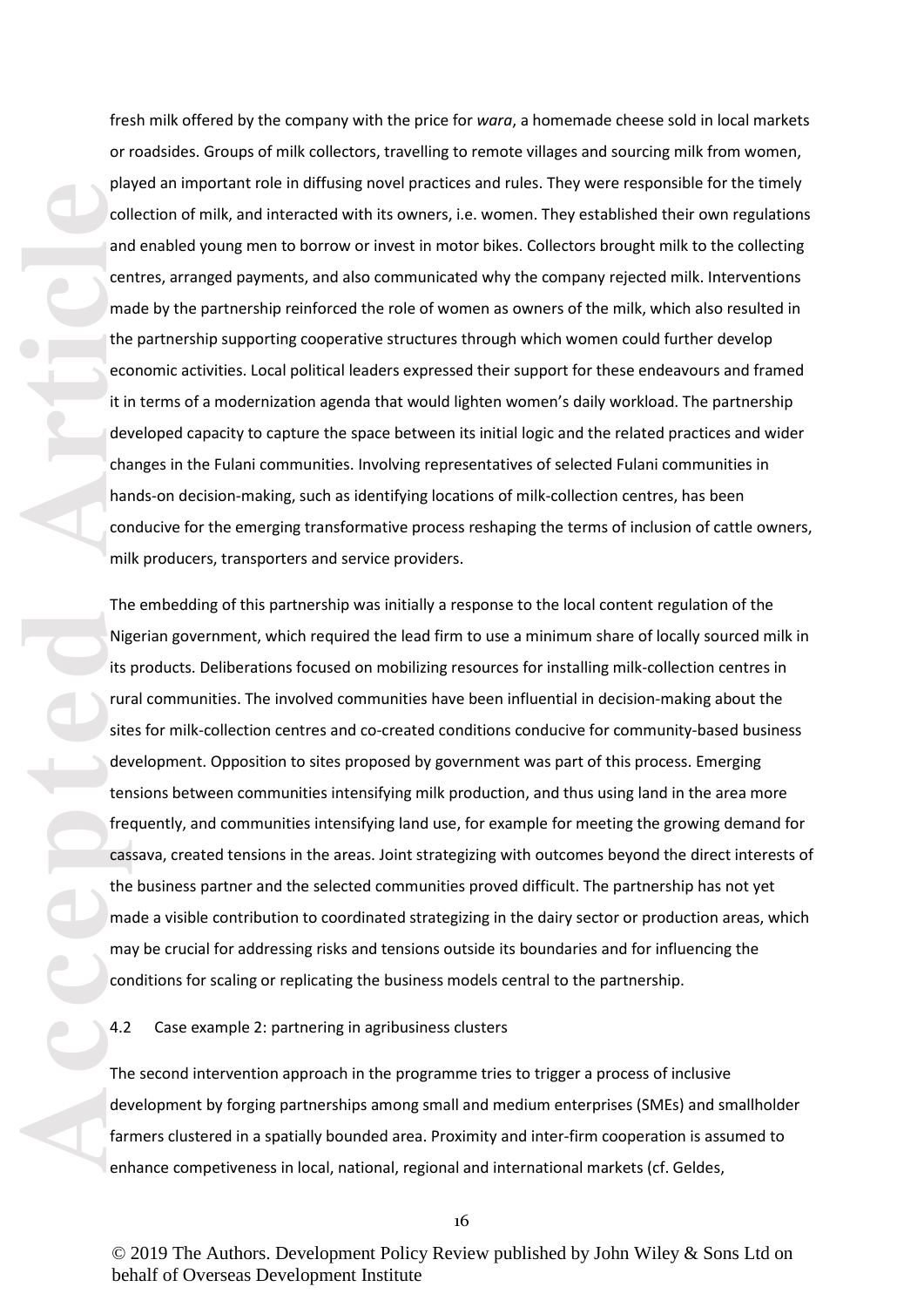Felzensztein, Turkina & Durand, 2015). In the case of agri-business clusters, this implies linkages between smallholder farmers and SMEs, usually involved in processing and marketing. We use the case example of an agribusiness cluster sourcing, processing and marketing soy-based food products in Benin (Van den Brink & Vellema, 2018). Central to this cluster is the *Coopérative de Transformation, d'Approvisionnement et d'Écoulement de Soja* (CTAE), a processing cooperative in which ownership is shared by 25 members of whom 19 are working at the cooperative. CTAE works with around 25 famers' cooperative unions (that altogether connect with in total 273 small-scale farmers) and 25 large-scale farms (with around 2 hectares of land, producing around 8000 kg per year). The partnership aims to strengthen the relationships between producer organizations and the cooperative as local processors. The cooperative is also the link with street vendors and local restaurants bringing soy-products to low-income consumers.

acception of the top of the top of the top of the top of the top of the top of the top of the top of the top of the clus man the clus man the clus man the clus man the clus man the clus man the clus man the clus man the cl The long history of organizing and representing farmers in Benin is an important contextual condition for the deliberative capacity surfacing in this partnership. Beninese farmers are organized on different levels – national, regional, and community and grassroots. At each level there is a farmer organization dealing with overarching agricultural issues and an organization for a specific crop. The soy partnership organized two reflection meetings per year, in which CTAE board members, microfinance representatives, public extension service providers, representatives of women's processor organization and the regional producer organization are included. A representative of the regional producer organization, who takes part in the decision-making processes within the partnership, represented producers. When a conflict occurred in the partnership this representative played an important role in tempering tensions between the processing company and the farmers. For example, there was an issue when CTAE found stones in the bags with soybeans. CTAE took this up with the regional producer organization. Through the layered structure of the farmers' organizations, the regional producer organization was able to quickly communicate this issue with farmers at grassroots and was therefore able to play an important role in defusing tensions.

Aligning different business models and interests was key in the soy partnership. The cooperative adjusted its processing activities and endeavoured to accommodate the logics and business operation of farmers' groups. The expanding networks embedded in this agribusiness cluster encouraged a kind of co-ownership of product upgrading and the intensified interdependency stimulated process upgrading by making transactions and business practices more efficient. Moreover, the cooperative considered connectivity to the downstream side as essential for the cluster and invested in building networks with more remote vendors and retailers in the consumer market. The focus on novel food products fostered a strong commitment of the partnership and cluster to sectoral upgrading, which led to the facilitated development of a business plan for the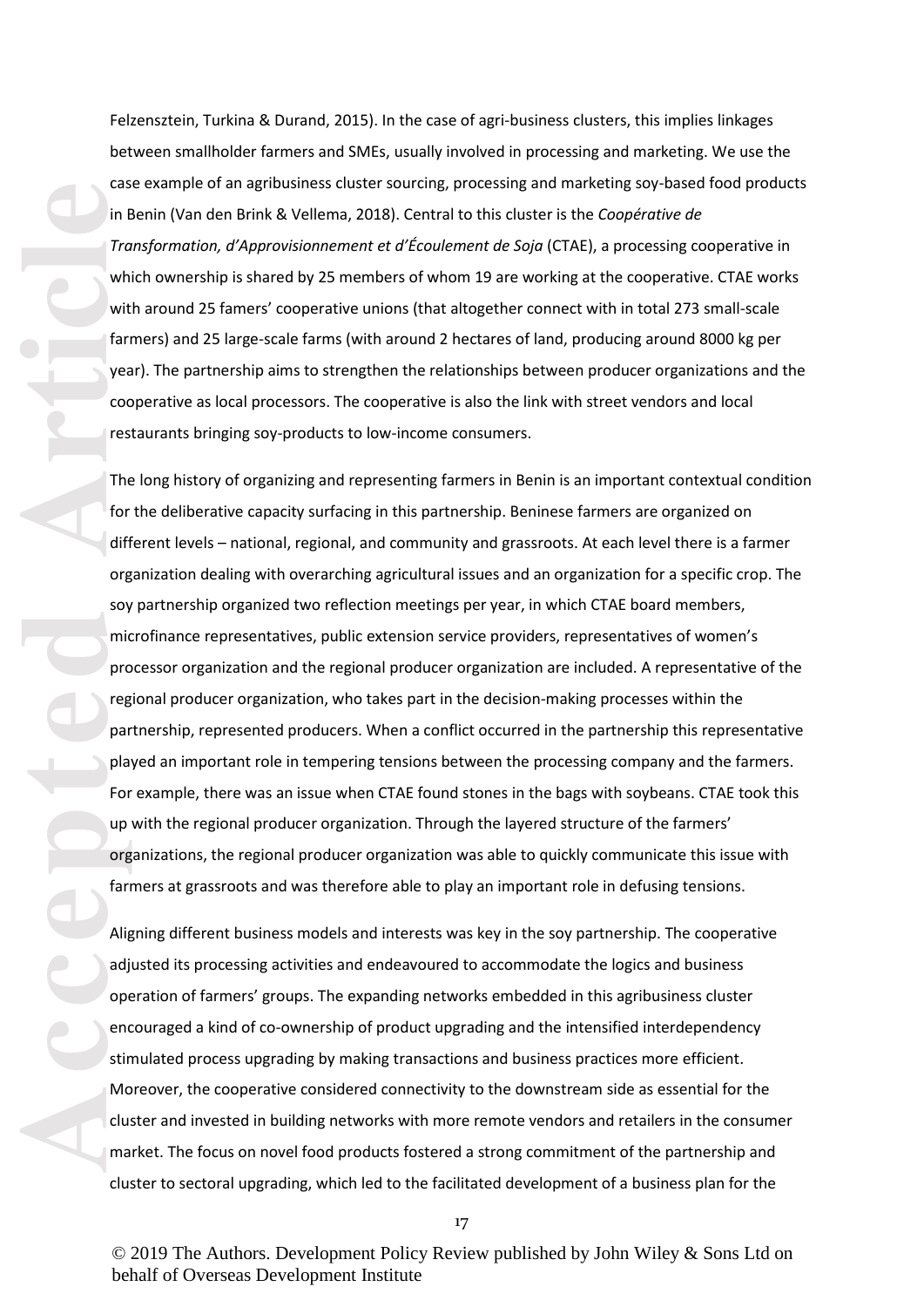entire soy sector in Atlantique. The partnership hired an independent consultant to develop this in interaction with all involved parties (including CTAE, the women processors and the farmers). This jointly developed business plan ALIDE, one of the local microfinance institutes, gave positive feedback on this plan and provided a loan to CTAE to enable them to buy soybeans in bulk.

For the corporation of the corporation of the day of the day of the day of the day of the day of the day of the day of the day of the day of the day of the day of the day of the day of the day of the day of the day of the The transformative actions of the partnership linked measures to coordinate and regulate commercial transactions to the existing multi-level structure of farmers' organizations in Benin. This was most visible in how CTAE organized sourcing of soybeans. CTAE sourced its raw material directly from various soybean village groups. CTAE interacted directly with these groups to negotiate prices and set up contracts. Moreover, the regional body, *Union Régionale des Producteurs de L'Atlantique et du Littoral* (URP-AL), played a coordinating role. At the beginning of a soybean campaign, technical agents from URP-AL calculated how much soybean each group should be able to produce. Subsequently, production targets for each village were set. Halfway through the season, CTAE and a representative of the village group met (often at CTAE's factory) to negotiate and agree on prices. A URP-AL representative facilitated these negotiations. To prevent producers from selling to other companies, CTAE gave producers an incentive to supply to them exclusively. Therefore, they used the price for soy on the market in a nearby city as a reference price and added an amount, provided quality of soy was good. While these practices and arrangements worked well for CTAE and organized producers, the partnership realized that it was crowding out small-scale processors within the market. To correct this issue, CTAE decided to buy more soy than needed, and subsequently sold the surplus to small-scale processors for the same price. At the end of each season, CTAE, the local advisors, and farmers evaluated that year's soybean campaign. The above exemplifies how partners created proto-institutions that altered the terms of inclusion for both soy producers and small-scale processors.

Fitting capacity of this partnership relied strongly on how it moved vertically across multiple levels, while sustaining strong horizontal linkages with public actors at the local, regional and national level. In 2006, CTAE became a member of URP-AL, which is a regional body of the national farmers' union (*Fédération des Unions des Producteurs du Bénin* – FUPRO-Bénin). This organizational set-up enabled coordinating responses vertically and exercising influence of farmers' organization through interactions with government bodies at the same level. At local level, this became visible when certain farmers' groups were unable to amortize their loans due to unanticipated low prices and accessed public guarantee funds in order not to ruin their business. At regional level, trainers and business coaches connected to the partnership interacted with government officials and found ways to represent the interests and priorities of the farmers' groups they work with. At the national level, the federation of farmers' unions negotiated both general farmers' interests, such as access to

18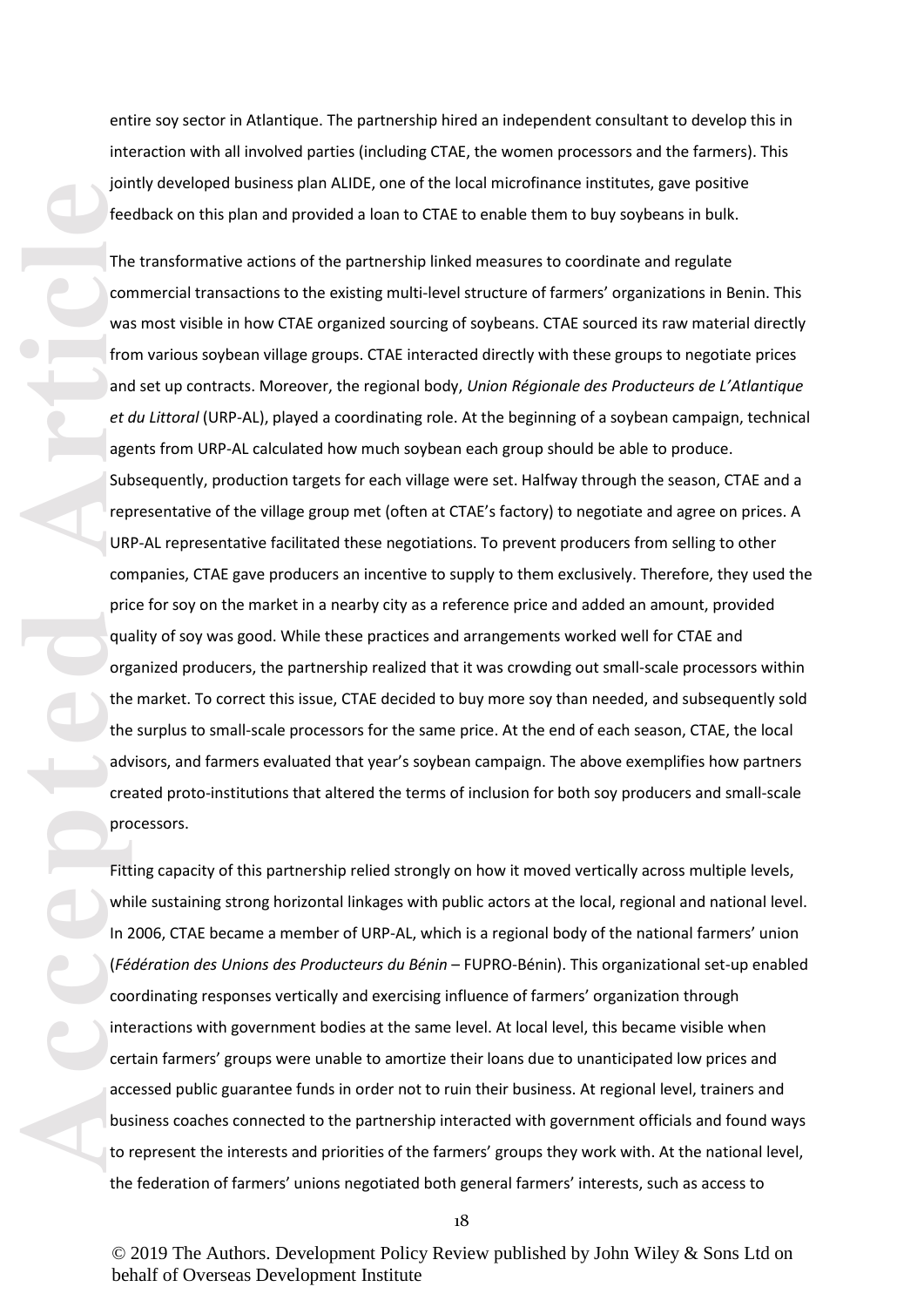finance or measure to enhance soil quality, and sector-specific interests, such as research concentrating on soybean diseases or post-harvest handling.

# **5 Conclusions**

**Accepted Article**<br> **Accepted Article**<br> **Article**<br> **Article**<br> **Article**<br> **Article**<br> **Article**<br> **Article**<br> **Article**<br> **Article**<br> **Article**<br> **Article**<br> **Article**<br> **Article**<br> **Article**<br> **Article**<br> **Article**<br> **Article**<br> **A** The framework developed in this paper highlights capacities of publicly supported partnerships to shape or modify the usually rigid terms on which people are included in agri-food chains and agribusiness. These terms are not necessarily favourable from a development perspective because of businesses or markets featuring power differences, prevailing lead companies, unequal distribution of value or information asymmetries. For partnerships to make a development impact in such circumstances, new capacities need to be developed and mobilized. The framework distinguishes four capacities, which enable partnerships to work and navigate in the context of inclusive development affecting smallholder agricultural producers as well as low-income consumers in lowand middle-income countries. Each capacity identified in the framework represents a distinct influence on the transformative process of inclusive development, and in combination demonstrate the ability to bring about system changes, particularly at the production level in a development context (cf. Glasbergen & Schouten, 2015). This entails the balancing of distinct capacities through continuous reflection and flexibility (cf. Termeer, Dewulf, Breeman, & Stiller, 2015). The framework underlines the complementarity of the capacities, which may run in parallel or evolve sequentially. Hence, from both a practitioners and evaluation perspective, all four capacities need to be taken into account.

The shift from a strong focus on roles and responsibilities of actors assembled in partnerships to capacities emerging in the evolving joint actions, negotiations and deliberations in partnering processes demonstrates that development outcomes are not self-evident. Inclusive development is then the emergent outcome of configured capacities propelling the partnership's influence on transforming the terms of inclusion for specific groups. This contrasts with generic partnership formulas, which are largely driven by the wish to mobilize and distribute resources and inputs and seem to deviate from the question of why and how partnering induces or catalyzes transformative processes. The framework emphasizes the connectivity of partnerships to dynamics of the wider social, economic and political context (cf. Bolwig et al., 2010; Helmsing & Vellema, 2011a; Brogaard & Petersen, 2018). Inclusive development implies that partnerships transcend their boundaries and seek ways to engage with specific groups within the state. This may result in compromising the specific private interests and agendas that led to the partnership.

The two case examples signify that orienting partnering to situated problem-solving actions in specific institutional contexts requires tailor-made approaches rather than generic organizational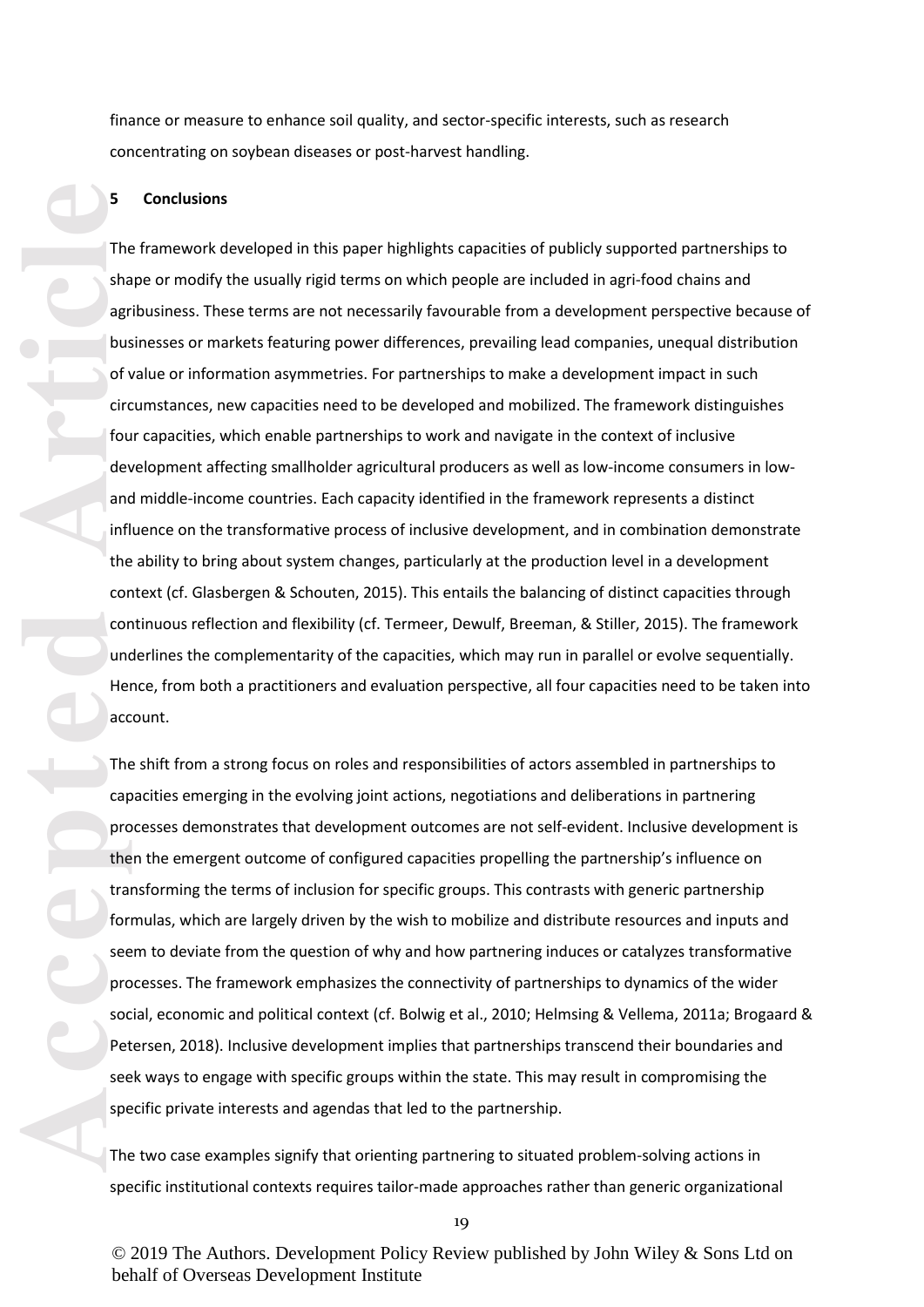**Accepted Article**<br> **Article**<br> **Article**<br> **Article**<br> **Article**<br> **Article**<br> **Article**<br> **Article**<br> **Article**<br> **Article**<br> **Article**<br> **Article**<br> **Article**<br> **Article** effectiveness to achieve development goals.

fixes. Situated partnering has the potential to generate context and market-sensitive solutions; this makes the navigating part more central than the formal and organizational features of a partnership. The framework is therefore interesting to practitioners, as it specifically highlights the sphere of influence of partnerships on the transformative processes underlying inclusive development. The capacities framework offers guidance to facilitators of partnerships concerned about their

Enhancing deliberative capacity by designing governance structures can take very different forms and can be tailored to the specific contexts in which partnerships are embedded. Dovetailing locally embedded governance structures with those of the partnership might ensure the involvement of marginalized stakeholders, such as smallholders and local communities. Influencing or redirecting strategic management of lead agents in agri-food chains and agribusiness clusters may create opportunities for more marginalized actors to fit their capacities and resources in the core business of the lead actor and benefit from emerging upgrading processes. The intervention repertoire of partnerships working on inclusive development reveals the experimental and iterative nature of institutional work central to daily activities of partnership facilitators. These organizational activities may generate organizational forms and institutional arrangements that can be temporary and represent a modest step in a process of transformation. The transformative influence of institutional work importantly depends on how partnerships manoeuvre in the institutional interfaces and bridge spaces between partnership practices and institutional weaknesses in fluid contexts that enable or constrain inclusive development. Adopting an interest in fit encourages partnerships to articulate their prioritized concerns to business associations and the public domain. Fit emphasises continuous assemblage of practices within the boundaries of partnerships and private and public actions situated in spatially bounded business systems. These implications of the capacities framework show the importance of skilful and experienced facilitators of partnering with the aim of triggering processes of inclusive development. Inclusive development requires hard work and clever strategizing in specific conditions.

*First submitted October 2018*

*Final draft accepted July 2019*

# **6 References**

Andersen, M., & Skjoett-Larsen, T. (2009). Corporate social responsibility in global supply chains. *Supply Chain Management: An International Journal*, *14*(2), 75–86.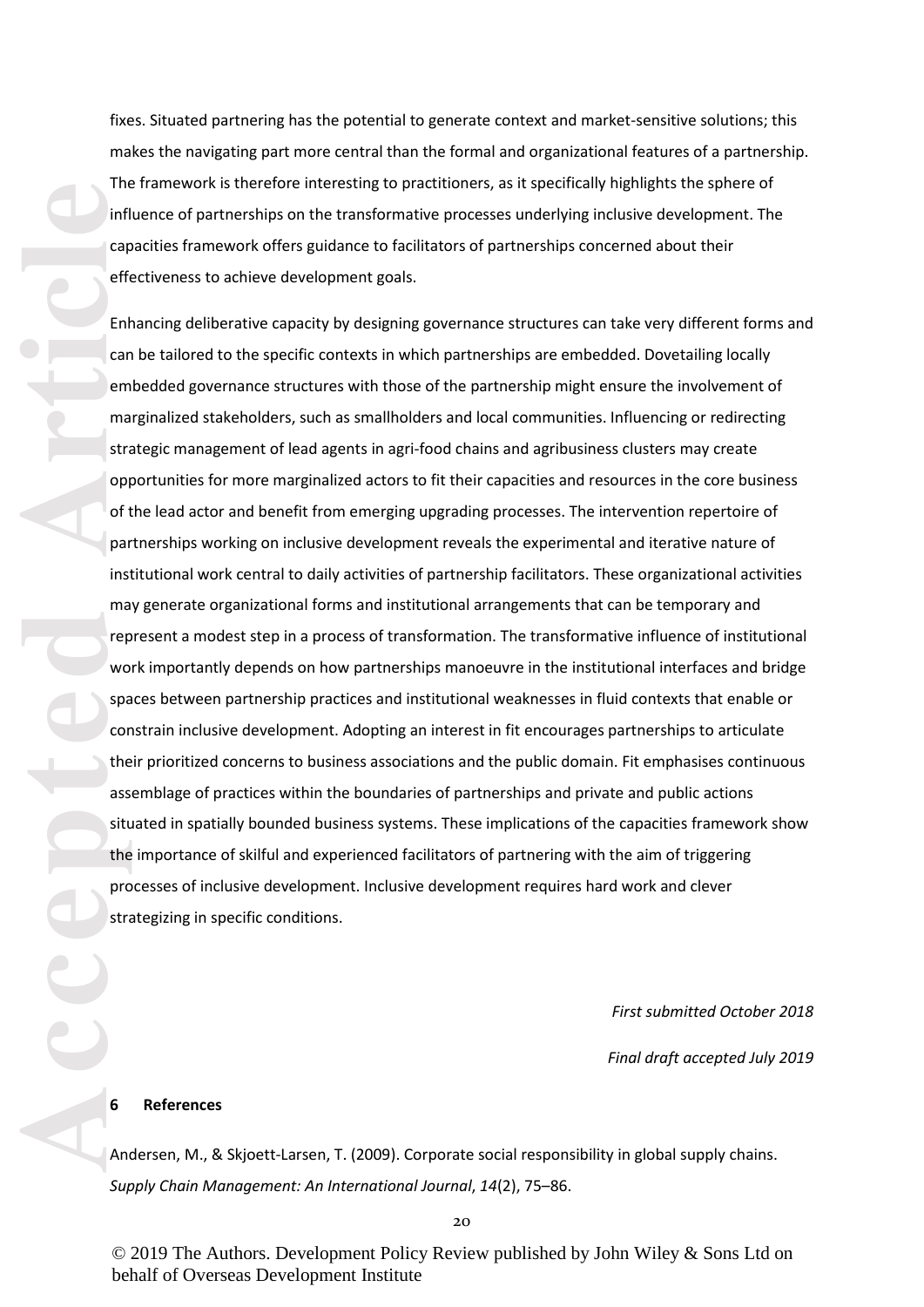Ansari, S. M., Fiss, P. C. and Zajac, E. J. (2010). Made to fit: How practices vary as they diffuse. *Academy of Management Review*, *35*(1), 67-92.

Awuzie, B., & McDermott, P. (2017). An abductive approach to qualitative built environment research: A viable system methodological exposé. *Qualitative Research Journal*, *17*(4), 356–372.

Aw res<br>
res<br>
Bäc<br>
en *En go*u<br>
Bar<br>
The 35(<br>
Bar<br>
The 35(<br>
Bar<br>
et Bar<br>
et Bar<br>
de lea<br>
445<br>
Bee<br>
lea<br>
445<br>
Bee<br>
lea<br>
45<br>
Bic<br>
Bee<br>
lea<br>
Mõ<br>
Pal<br>
Bee<br>
lea<br>
Mõ<br>
Bar<br>
Bee<br>
Mõ<br>
Bar<br>
Bee<br>
Mõ<br>
Bar<br>
Bar<br>
Bee<br>
Bar<br>
Bar<br>
Bar<br>
Bar<br> Bäckstrand, K., Khan, J., Kronsell, A., & Lövbrand, E. (2010). The promise of new modes of environmental governance. In Bäckstrand, K., Khan, J., Kronsell, A. & Lövbrand, E. (Eds.), *Environmental politics and deliberative democracy: examining the promise of new modes of governance* (pp. 3-27). Cheltenham: Edward Elgar.

Banks, N., & Hulme, D. (2014). New development alternatives or business as usual with a new face? The transformative potential of new actors and alliances in development. *Third World Quarterly*, *35*(1), 181–195.

Barrientos, S., Gereffi, G., & Rossi, A. (2011). Economic and social upgrading in global production networks: A new paradigm for a changing world. *International Labour Review*, *150*(3-4), 319–340.

Bartley, T. (2010). Transnational private regulation in practice: The limits of forest and labor standards certification in Indonesia. *Business and Politics*, *12*(3), 1–34.

Bayliss, K., & Van Waeyenberge, E. (2018). Unpacking the public private partnership revival. *Journal of Development Studies*, *54*(4), 577–593.

Beer, M., Voelpel, S. C., Leibold, M., & Tekie, E. B. (2005). Strategic management as organizational learning: Developing fit and alignment through a disciplined process. *Long Range Planning*, *38*(5), 445–465.

Bexell, M., & Mörth, U. (2010). Introduction: Partnerships, democracy, and governance. In Bexell, M., Mörth, U. (Eds.), *Democracy and public-private partnerships in global governance* (pp. 3-23). London: Palgrave Macmillan.

Bierschenk, T., & de Sardan, J. P. O. (Eds.) (2014). *States at work: dynamics of African bureaucracies*. Leiden: Brill.

Bitzer, V., & Glasbergen, P. (2015). Business–NGO partnerships in global value chains: Part of the solution or part of the problem of sustainable change? *Current Opinion in Environmental Sustainability*, *12*, 35–40.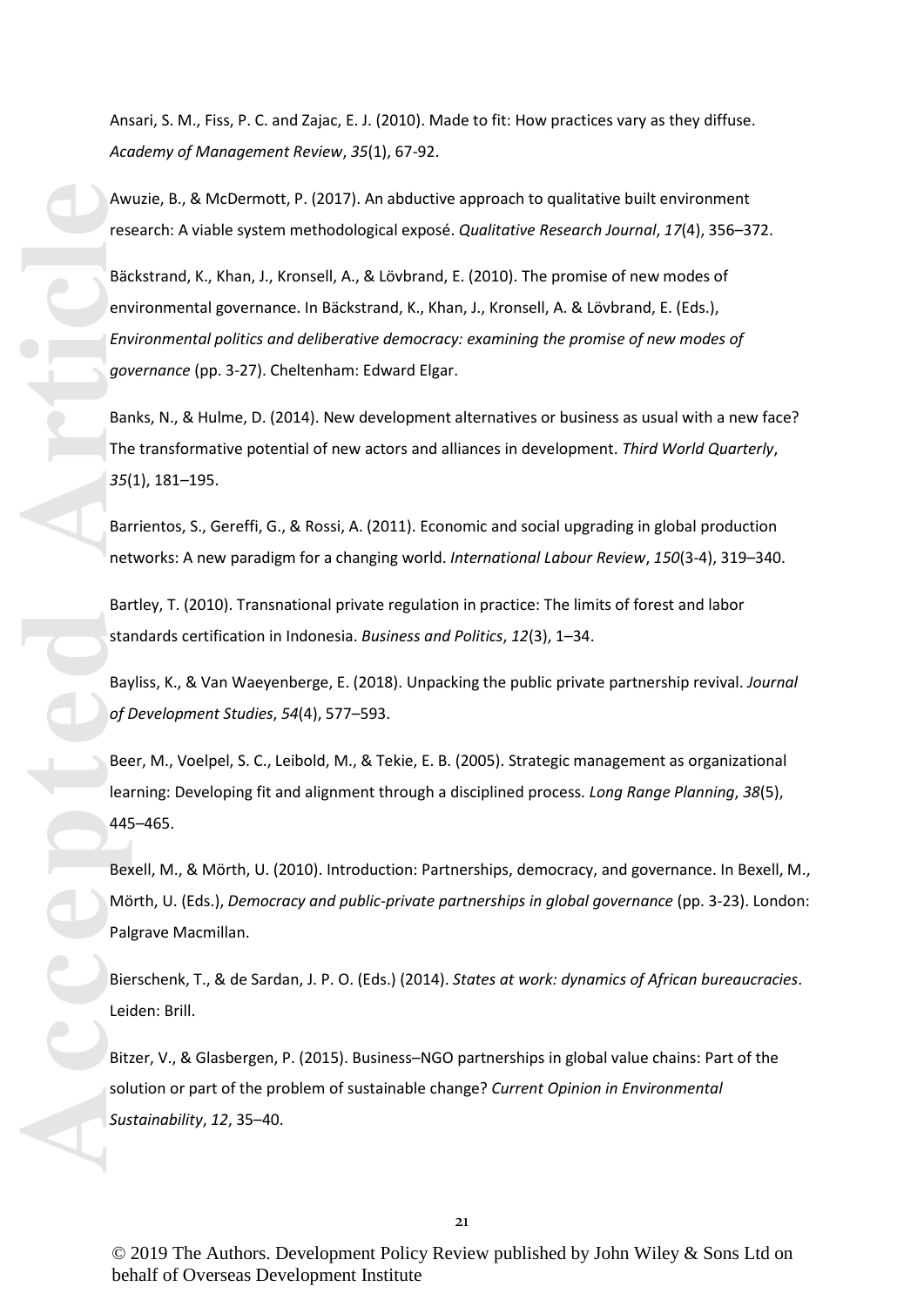Bolwig, S., Ponte, S., Du Toit, A., Riisgaard, L., & Halberg, N. (2010). Integrating poverty and environmental concerns into value-chain analysis: A conceptual framework. *Development Policy Review*, *28*(2), 173–194.

Bovaird, T. (2004). Public–private partnerships: From contested concepts to prevalent practice. *International Review of Administrative Sciences*, *70*(2), 199–215.

Brinkerhoff, D. W., & Brinkerhoff, J. M. (2011). Public–private partnerships: Perspectives on purposes, publicness, and good governance. *Public Administration and Development*, *31*(1), 2–14.

Brogaard, L., & Petersen, O.H. (2018). Public-private partnerships (PPPs) in development policy: Exploring the concept and practice. *Development Policy Review*, 36, O729–O747.

Cashore, B. (2002). Legitimacy and the privatization of environmental governance: How non-state market-driven (NSMD) governance systems gain rule-making authority. *Governance*, *15*(4), 503–529.

Chamberlain, W. O., & Anseeuw, W. (2018). Inclusiveness revisited: Assessing inclusive businesses in South African agriculture. *Development Southern Africa*, 1–16.

**Accepted Article**<br> **Article**<br> **Article**<br> **Article**<br> **Article**<br> **Article**<br> **Article**<br> **Article**<br> **Article**<br> **Article**<br> **Article**<br> **Article**<br> **Article**<br> **Article**<br> **Article**<br> **Article**<br> **Article**<br> **Article**<br> **Article**<br> **A** Cheyns, E. (2011). Multi-stakeholder initiatives for sustainable agriculture: Limits of the 'inclusiveness' paradigm. In S. Ponte, P. Gibbon & J. Vestergaard (Eds.), *Governing through standards: Origins, drivers and limitations* (pp.210-235). London: Palgrave Macmillan.

De Haan, A. (2015). Inclusive growth: beyond safety nets? *European Journal of Development Research*, *27*(4), 606–622.

Doh, J., Rodrigues, S., Saka-Helmhout, A., & Makhija, M. (2017). International business responses to institutional voids. *Journal of International Business Studies*, *48*(3), 293–307.

Dryzek, J.S. (2000). *Deliberative democracy and beyond: liberals, critics, contestations*. Oxford: Oxford University Press.

Dryzek, J.S. (2009). Democratization as deliberative capacity building. *Comparative Political Studies*, *42*, 1379–1402.

Dubbink, W. (2013). *Assisting the invisible hand: Contested relations between market, state and civil society*. Dordrecht: Springer.

Evans, P. B. (1995). *Embedded autonomy: states and industrial transformation*. Cambridge: Cambridge University Press.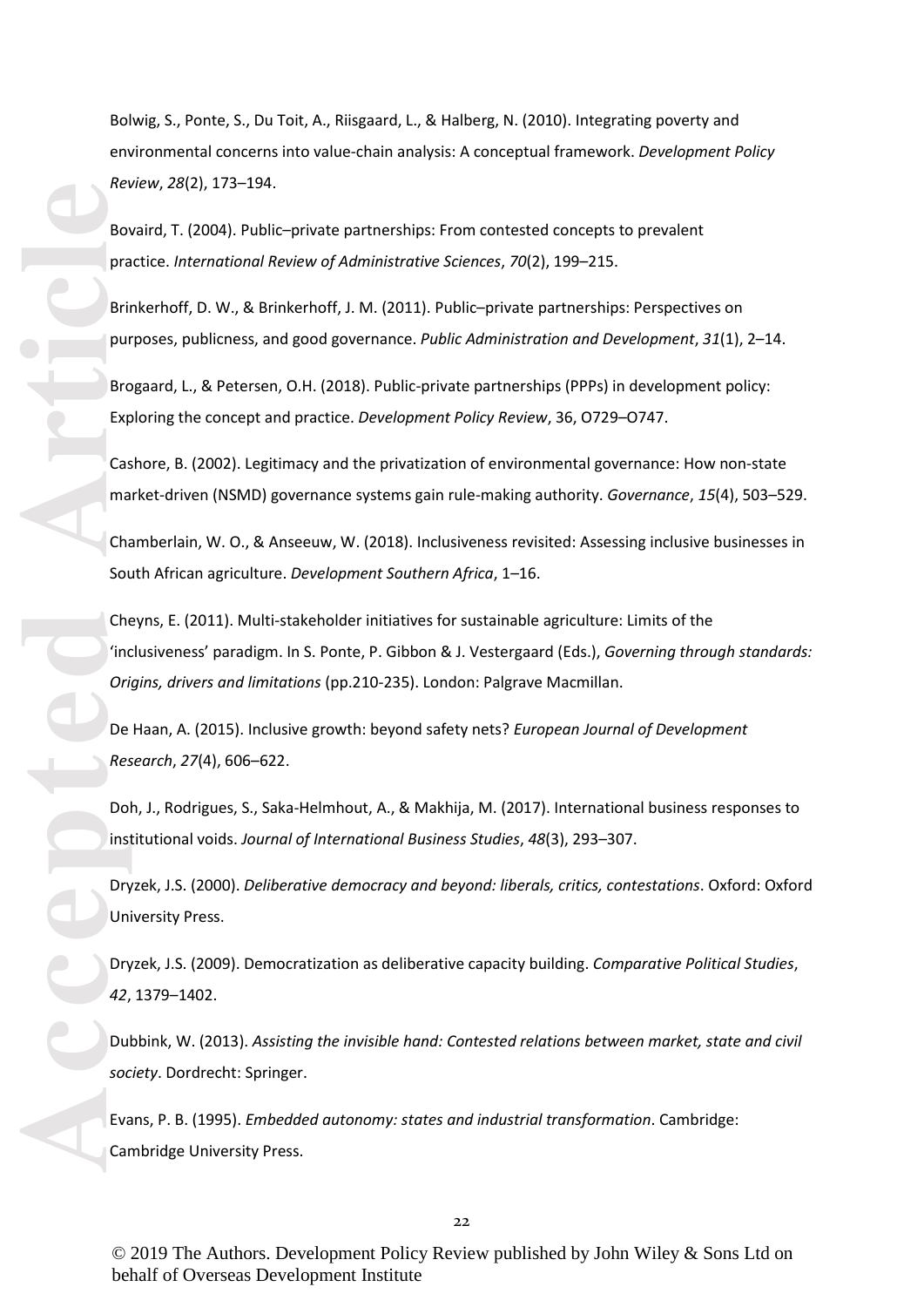FAO (2013). *Enabling environments for agribusiness and agro-industries development – regional and country perspectives*. Rome: Food and Agriculture Organization of the United Nations.

Geldes, C., Felzensztein, C., Turkina, E., & Durand, A. (2015). How does proximity affect interfirm marketing cooperation? A study of an agribusiness cluster. *Journal of Business Research*, *68*(2), 263– 272.

Gereffi, G., Humphrey, J., Kaplinsky, R., & Sturgeon, T. (2001). Introduction: Globalisation, value chains and development. *IDS Bulletin*, *32*(3), 1–8.

Gibbon, P., Bair, J., & Ponte, S. (2008). Governing global value chains: An introduction. *Economy and Society*, *37*(3), 315–338.

Glasbergen, P., & Schouten, G. (2015). Transformative capacities of global private sustainability standards: A reflection on scenarios in the field of agricultural commodities. *Journal of Corporate Citizenship*, *58*, 85–101.

Gupta, J., Pouw, N. R., & Ros-Tonen, M. A. (2015). Towards an elaborated theory of inclusive development. *European Journal of Development Research*, *27*(4), 541–559.

Hajer, M. A. (2006). Doing discourse analysis: Coalitions, practices, meaning. In Van den Brink, M., & Metze, T. (Eds.) *Words matter in policy and planning: discourse theory and method in the social sciences* (pp. 65–74). Utrecht: Netherlands Geographical Studies.

**Accepted Article** Helmsing, A.H.J., & Vellema, S. (2011a). Governance, inclusion and embedding. In A.H.J. Helmsing, & S. Vellema (Eds.), *Value chains social inclusion and economic development: Contrasting theories and realities* (pp. 1–19). London & New York: Routledge.

Helmsing, A. H. J., & Vellema, S. (2011b). *Value chains and development: A knowledge agenda*, Amsterdam: DPRN. Retrieved from https://library.wur.nl/WebQuery/wurpubs/fulltext/193745

Hospes, O., & Clancy, J. (2012). Unpacking the discourse on social inclusion in value chains. In A.H.J. Helmsing, & S. Vellema (Eds.), *Value chains social inclusion and economic development: Contrasting theories and realities* (pp. 23–41). London & New York: Routledge.

Humphrey, J., & Schmitz, H. (2001). Governance in global value chains. *IDS Bulletin*, *32* (3), 1– 17.

Humphrey, J., & Schmitz, H. (2002). How does insertion in global value chains affect upgrading in industrial clusters? *Regional Studies*, *36*(9), 1017–1027.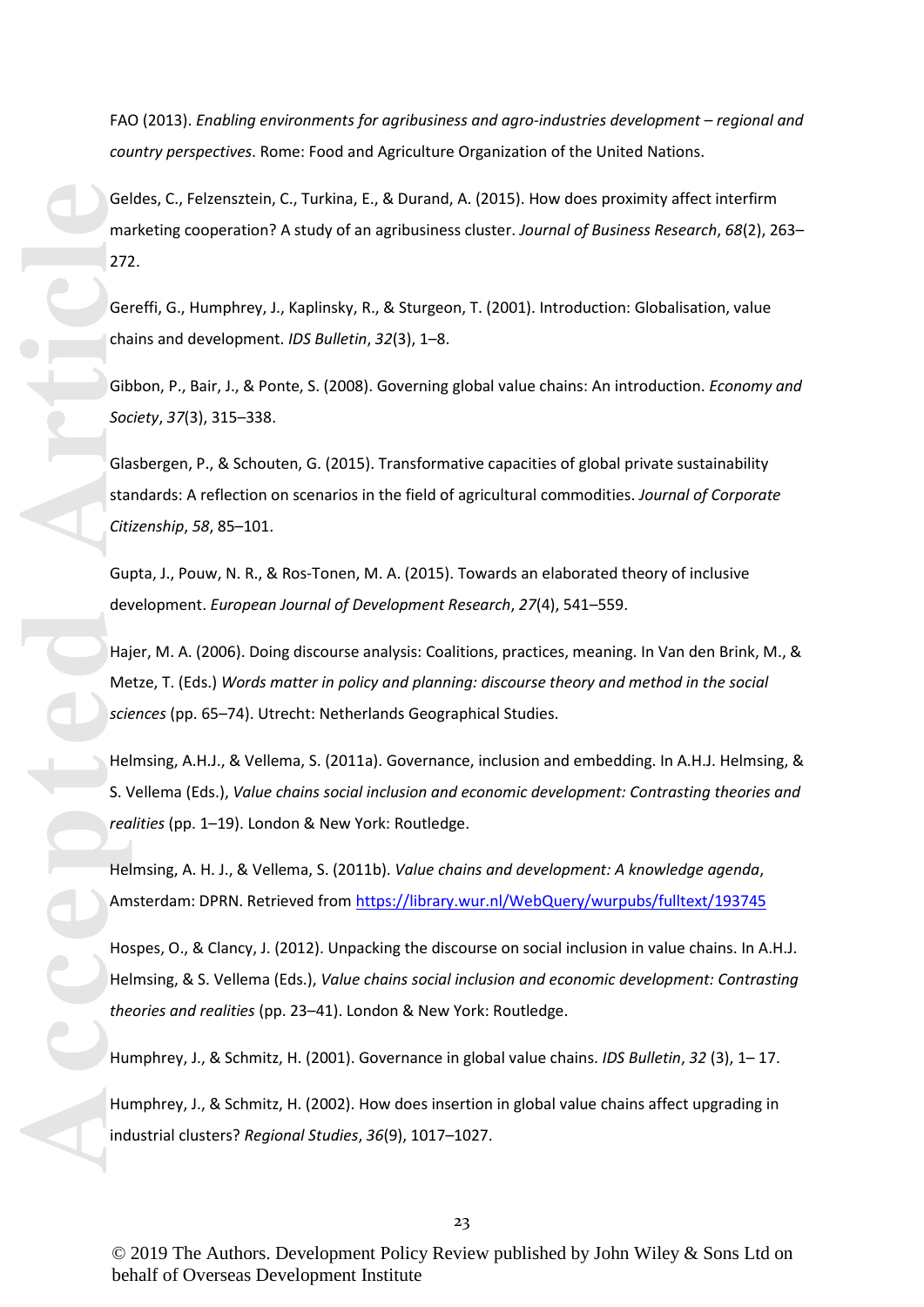Jansen, K., & Vellema, S. (2011). What is technography? *NJAS -Wageningen Journal of Life Sciences*, *57*, 169–177.

Jones, A., & Murphy, J. T. (2011). Theorizing practice in economic geography: Foundations, challenges, and possibilities. *Progress in Human Geography*, *35*(3), 366–392.

Kolk, A., Van Tulder, R., & Kostwinder, E. (2008). Business and partnerships for development. *European Management Journal*, *26*(4), 262–273.

Kourula, A., Pisani, N., & Kolk, A. (2017). Corporate sustainability and inclusive development: Highlights from international business and management research. *Current Opinion in Environmental Sustainability*, *24*, 14–18.

Lawrence, T. B., Hardy, C., & Phillips, N. (2002). Institutional effects of interorganizational collaboration: The emergence of proto-institutions. *Academy of Management Journal*, *45*(1), 281– 290.

Lawrence, T. B., Leca, B., & Zilber, T. B. (2013). Institutional work: Current research, new directions and overlooked issues. *Organization Studies*, *34*(8), 1023–1033.

Lawrence, T. B., & Suddaby, R. (2006). lnstitutions and institutional work. In R. Clegg, C. Hardy, T. B. Lawrence, & W. R. Nord (Eds.), *Handbook of organization studies, 2nd Edition* (pp. 215-254). London: Sage.

Lawrence, T. B., Suddaby, R., & Leca, B. (2009). Introduction: Theorizing and studying institutional work. In T. B. Lawrence, R. Suddaby, & B. Leca (Eds.), *Institutional work: Actors and agency in institutional studies of organizations* (pp. 1-27). Cambridge: Cambridge University Press.

Lawrence, T., Suddaby, R., & Leca, B. (2011). Institutional work: Refocusing institutional studies of organization. *Journal of Management Inquiry*, *20*(1), 52–58.

Leroy, P., & Arts, B. (2006). Institutional dynamics in environmental governance. In Leroy, P., & Arts, B (Eds.) *Institutional dynamics in environmental governance* (pp. 1-19). Dordrecht: Springer.

Mair, J., & Marti, I. (2009). Entrepreneurship in and around institutional voids: A case study from Bangladesh. *Journal of Business Venturing*, *24*(5), 419–435.

Mair, J., Marti, I., & Ventresca, M. J. (2012). Building inclusive markets in rural Bangladesh: How intermediaries work institutional voids. *Academy of Management Journal*, *55*(4), 819–850.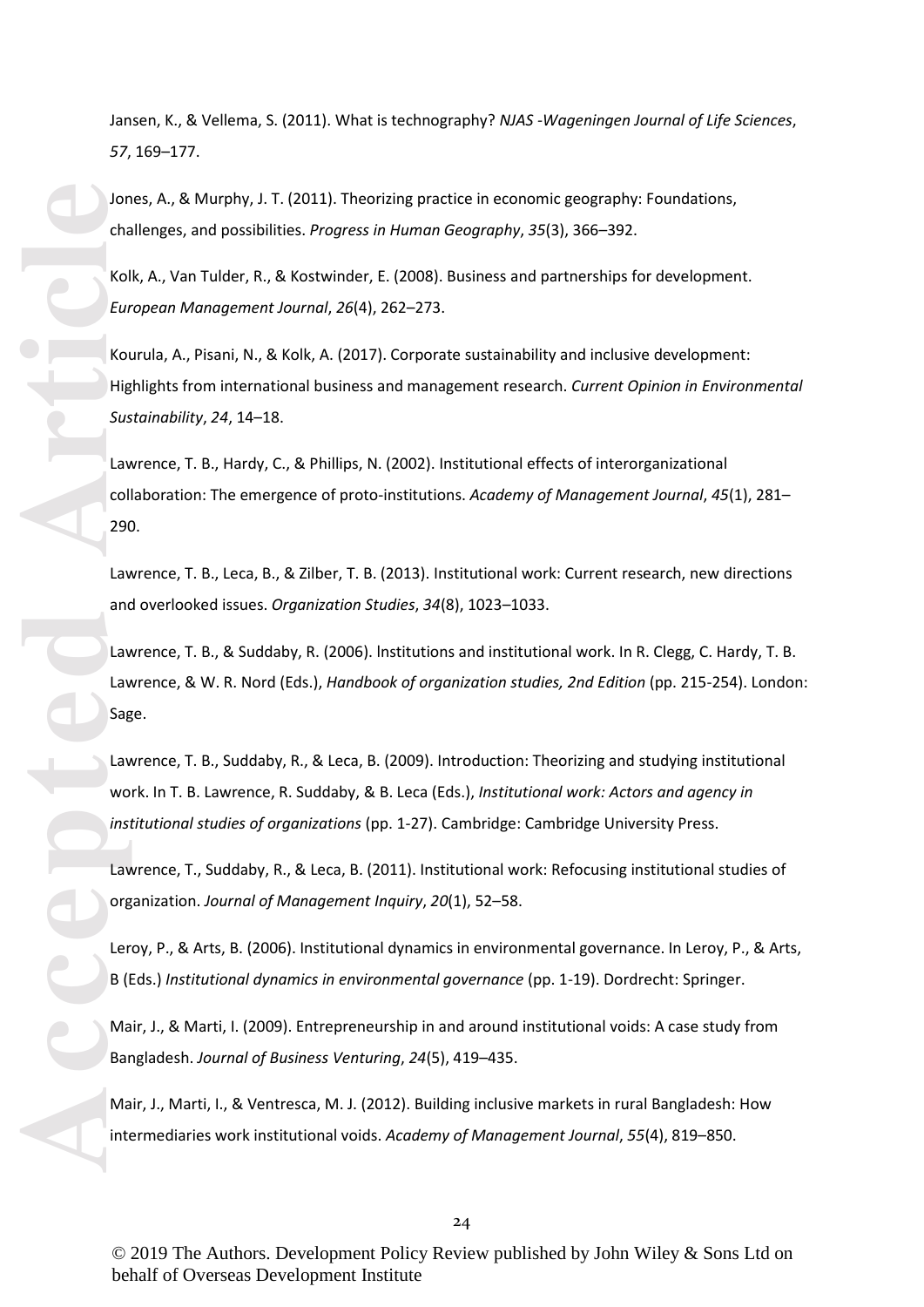Marson, M., & Maggi, E. (2018). Light public–private partnerships in the water supply sector: Malawi and other case studies from sub-Saharan Africa. *Development Policy Review*, *36*, O302–O320.

Melnikovas, A. (2018). Towards an explicit research methodology: Adapting research onion model for futures studies. *Journal of Futures Studies*, *23*(2), 29–44.

Nicolini, D. (2011). Practice as the site of knowing: insights from the field of telemedicine. *Organization Science*, *22*(3), 602–620.

Nicolini, D. (2012). *Practice theory, work, and organization: An introduction*. Oxford: Oxford University Press.

Osei-Amponsah, C., van Paassen, A., & Klerkx, L. (2018). Diagnosing institutional logics in partnerships and how they evolve through institutional bricolage: Insights from soybean and cassava value chains in Ghana. *NJAS-Wageningen Journal of Life Sciences*, *84*, 13–26.

Patokorpi, E., & Ahvenainen, M. (2009). Developing an abduction-based method for futures research. *Futures*, *41*(3), 126–139.

Pattberg, P., & Widerberg, O. (2016). Transnational multistakeholder partnerships for sustainable development: Conditions for success. *Ambio*, *45*(1), 42–51.

Pawson, R. & Tilley, N. (1997). *Realistic evaluation*. London: Sage.

Ponte, S., & Ewert, J. (2009). Which way is 'up' in upgrading? Trajectories of change in the value chain for South African wine. *World Development*, *37*(10), 1637–1650.

Ponte, S., & Cheyns, E. (2013). Voluntary standards, expert knowledge and the governance of sustainability networks. *Global Networks*, *13*(4), 459–477.

Ponte, S., & Sturgeon, T. (2014). Explaining governance in global value chains: A modular theorybuilding effort. *Review of International Political Economy*, *21*(1), 195–223.

Pouw, N. R. M., & de Bruijne, A. (2015). Strategic governance for inclusive development. *European Journal of Development Research, 27*(4), 481–487.

Powell, W. W., & DiMaggio, P. J. (Eds.). (2012). *The new institutionalism in organizational analysis*. Chicago: University of Chicago Press.

Roll, M. (2014). *The politics of public sector performance: pockets of effectiveness in developing countries.* Abingdon: Routledge.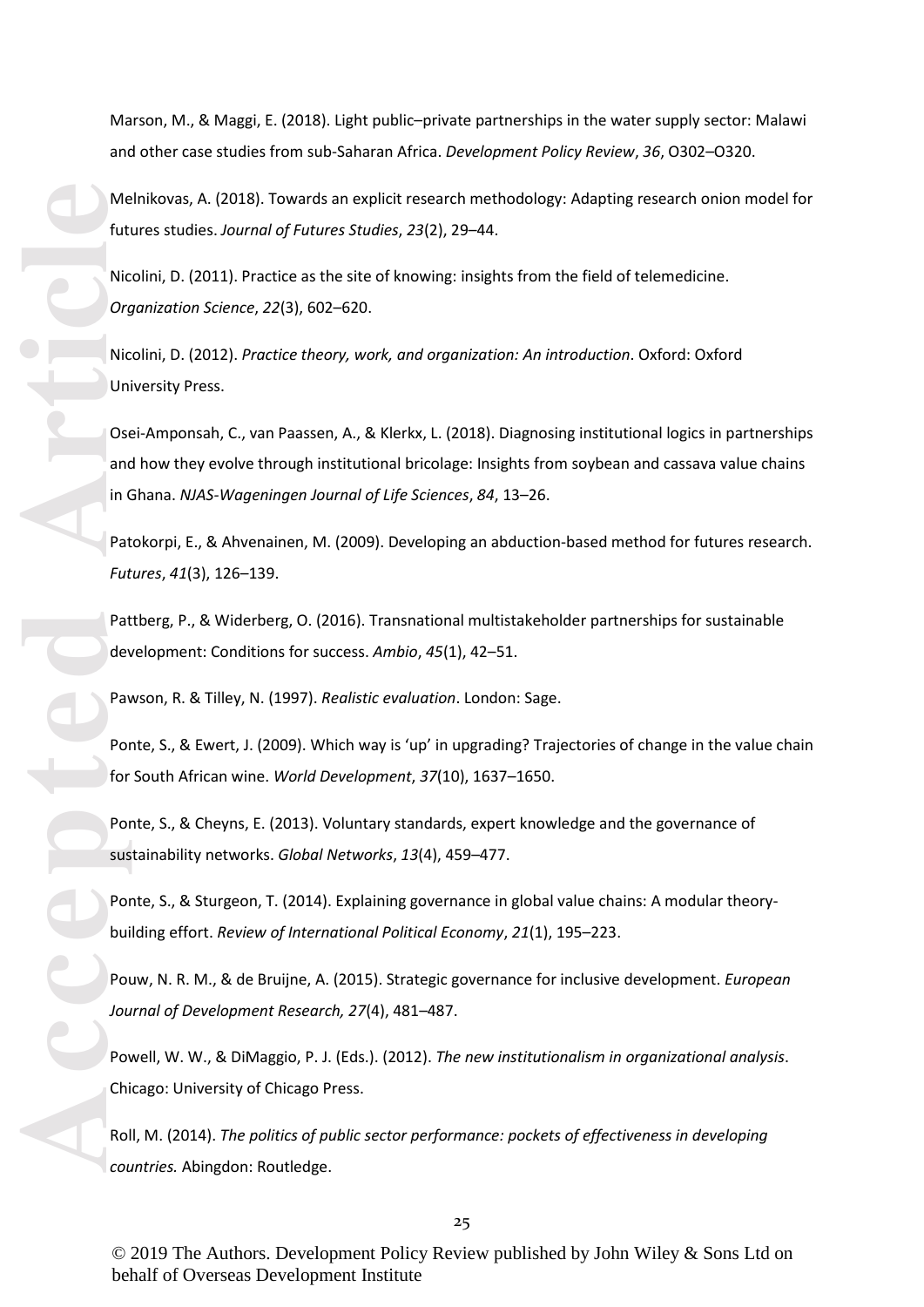Ros-Tonen, M. A., Van Leynseele, Y. P. B., Laven, A. & Sunderland, T. (2015). Landscapes of social inclusion: Inclusive value-chain collaboration through the lenses of food sovereignty and landscape governance. *European Journal of Development Research*, *27*(4), 523–540.

Sarpong, D., & Maclean, M. (2016). Cultivating strategic foresight in practise: A relational perspective. *Journal of Business Research*, *69*(8), 2812–2820.

Schmitz, H., & Knorringa, P. (2000). Learning from Global Buyers. *Journal of Development Studies*, *37*(2), 177–205.

Schouten, G., Leroy, P., & Glasbergen, P. (2012). On the deliberative capacity of private multistakeholder governance: The roundtables on responsible soy and sustainable palm oil. *Ecological Economics, 83*, 42–50.

**Access School Sand School School School School School School School School School School School School School School School School School School School School School School School School School School School School School** Schouten, G., Vellema, S., & Van Wijk, J. (2016). Diffusion of global sustainability standards: The institutional fit of the ASC-Shrimp standard in Indonesia. *Revista de Administração de Empresas*, *56*(4), 411–423.

Schouten, G., Vink, M., & Vellema, S. (2018). Institutional diagnostics for African food security: Approaches, methods and implications. *NJAS-Wageningen Journal of Life Sciences*, *84*, 1–5.

Seitanidi, M. M., & Crane, A. (Eds.). (2014). *Social partnerships and responsible business: a research handbook*. Abingdon: Routledge.

Termeer, C. J., Dewulf, A., Breeman, G., & Stiller, S. J. (2015). Governance capabilities for dealing wisely with wicked problems. *Administration & Society*, *47*(6), 680–710.

Thomas, G. (2010). Doing case study: Abduction not induction, phronesis not theory. *Qualitative Inquiry*, *16*(7), 575–582.

Torugsa, N. & O'Donohue, W. (2016). Progress in innovation and knowledge management research: From incremental to transformative innovation. *Journal of Business Research*, *69*(5), 1610–1614.

Trebilcock, M., & Rosenstock, M. (2015). Infrastructure public–private partnerships in the developing world: Lessons from recent experience. *The Journal of Development Studies*, *51*(4), 335–354.

UNIDO/GTZ (2008). *Creating an enabling environment for private sector development in sub-Saharan Africa*. Vienna: United Nations Industrial Development Organization (UNIDO).

Utting, P. (2000). Business responsibility for sustainable development (No. 2). *Geneva 2000 Occasional Paper*. Geneva: UNRISD.